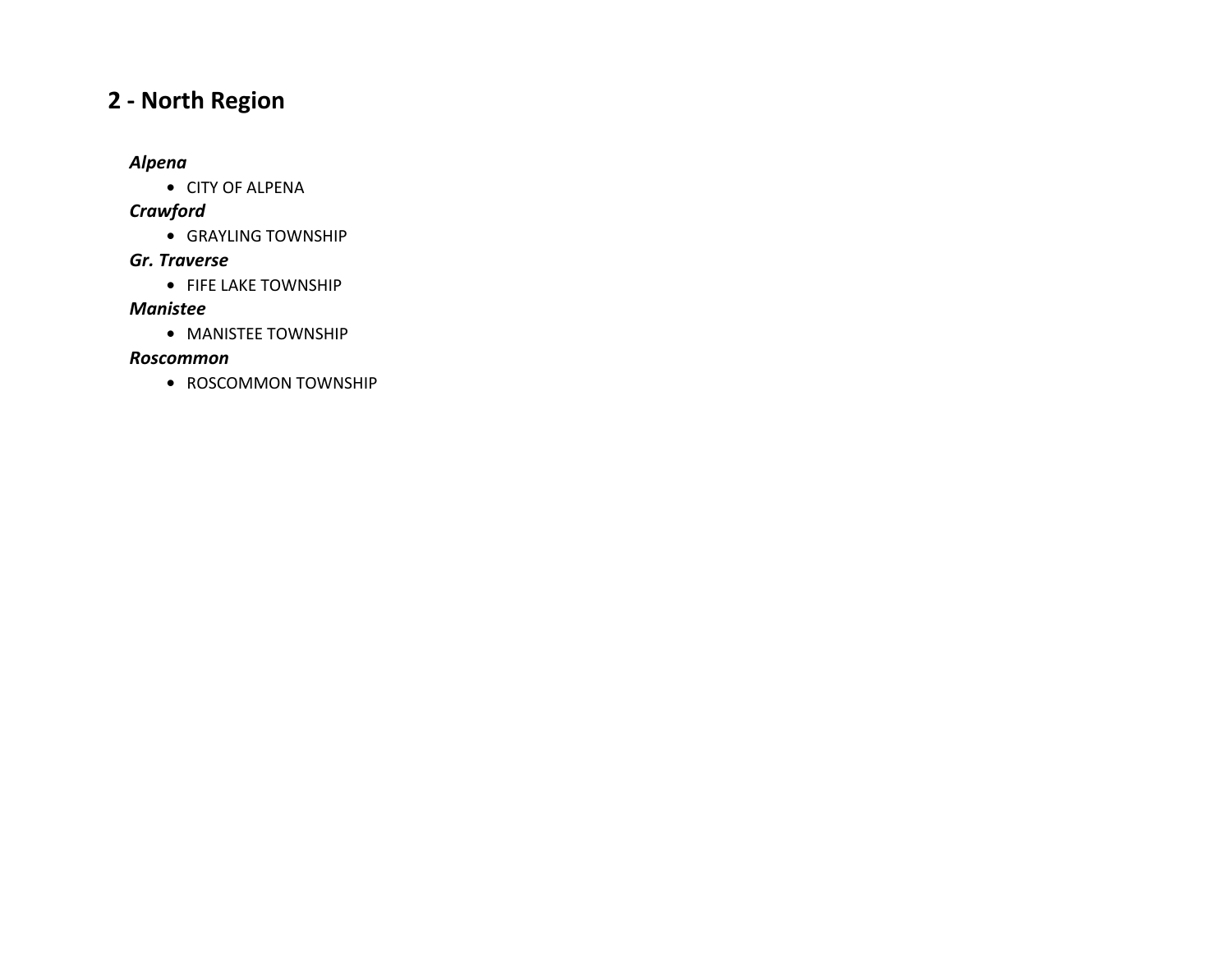# *Public Act 289 Fire Protection Grant Funding FY 2012 Reporting Template*

**Jurisdiction Date:**

**Part I:**

| .                                                 | <b>Square</b><br><b>Miles</b> | <b>City</b> | Urban     | <b>Suburban</b> | <b>Rural</b> | <b>Population</b> | <b>Population</b><br>Density <sub>1</sub> |
|---------------------------------------------------|-------------------------------|-------------|-----------|-----------------|--------------|-------------------|-------------------------------------------|
| <b>Municipality</b><br><b>Profile</b>             | 9.1                           |             | 9.1       | U               |              | 10483             | 1348.9-                                   |
| <b>State</b><br><b>Facility</b><br><b>Profile</b> | $\%$<br><b>NA</b>             | <b>NA</b>   | <b>NA</b> | <b>NA</b>       | <b>NA</b>    | <b>NA</b>         | <b>NA</b>                                 |

**Part II:**

|                                                   | <b>Buildings</b><br><b>Over Four</b><br><b>Stories</b> | $\mathsf{Zoned}^2$ | <b>Limited</b><br><b>Streets</b> | <b>Codes</b><br><b>ICC Building</b> | <b>Codes</b><br><b>NFPA 1 &amp; 101</b><br><b>Fires</b> | <b>MBC</b> |
|---------------------------------------------------|--------------------------------------------------------|--------------------|----------------------------------|-------------------------------------|---------------------------------------------------------|------------|
| <b>Municipality</b><br><b>Profile</b>             | $\Omega$                                               | Yes                | Yes                              | Yes                                 | Yes                                                     | Yes        |
| <b>State</b><br><b>Facility</b><br><b>Profile</b> | <b>NA</b>                                              | <b>NA</b>          | <b>NA</b>                        | <b>NA</b>                           | <b>NA</b>                                               | ΝA         |

<sup>1</sup> Density creates additional staffing demands.

<sup>2</sup> Zoning considers department capabilities.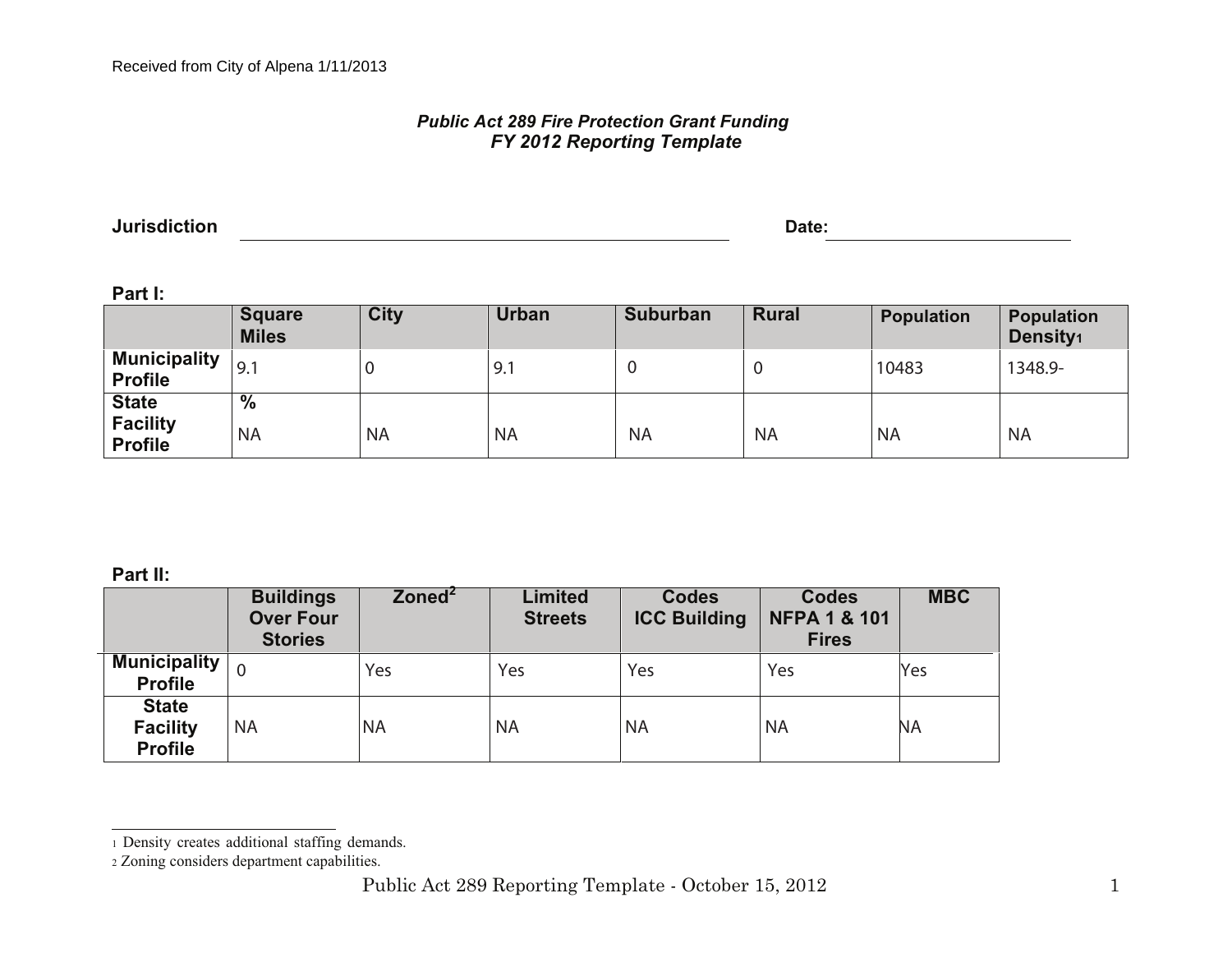|                                   | <b>Fire Incident</b><br><b>Reporting ID</b> | <b>NFIRS</b><br><b>Compliant</b> | <b>Budget</b> |
|-----------------------------------|---------------------------------------------|----------------------------------|---------------|
| <b>Fire</b><br><b>Department</b>  | \$<br>0401                                  | Yes                              | 1,537,674     |
| <b>State</b>                      | $\frac{0}{0}$                               |                                  |               |
| <b>Facility</b><br><b>Profile</b> | <b>NA</b>                                   | <b>NA</b>                        | <b>NA</b>     |

# **Part IV: Personnel**

|                                                   | <b>Type</b> | <b>Chief</b> | <b>Fire</b><br><b>Fighters</b> | <b>Fire</b><br><b>Fighter</b><br>1&2 | <b>Hazmat</b><br><b>Operations</b> | <b>Technician</b> | <b>Technical</b><br><b>Rescue</b> | <b>Medical</b><br><b>First</b><br>Responder |
|---------------------------------------------------|-------------|--------------|--------------------------------|--------------------------------------|------------------------------------|-------------------|-----------------------------------|---------------------------------------------|
| <b>Fire</b><br><b>Department</b>                  | Career      |              | 25                             | 25                                   | 25                                 | 10                | 23                                | 26                                          |
| <b>State</b><br><b>Facility</b><br><b>Profile</b> | <b>NA</b>   | <b>NA</b>    | <b>NA</b>                      | <b>NA</b>                            | <b>NA</b>                          | <b>NA</b>         | <b>NA</b>                         | <b>NA</b>                                   |

# **Part V:**

|                                                   | <b>Fire Class</b><br><b>Rating</b> | <b>Engines</b><br><b>Class 1</b> | <b>Aerials</b><br><b>Class 1</b> | <b>Reserve</b><br><b>Class</b> | <b>Response</b><br><b>Time</b> | <b>First Alarm</b><br><b>Personnel</b> | <b>Meets NFPA</b><br>1710 |
|---------------------------------------------------|------------------------------------|----------------------------------|----------------------------------|--------------------------------|--------------------------------|----------------------------------------|---------------------------|
| <b>Fire</b><br><b>Department</b>                  |                                    |                                  |                                  |                                | 4:36                           |                                        | Yes                       |
| <b>State</b><br><b>Facility</b><br><b>Profile</b> |                                    |                                  |                                  |                                |                                |                                        |                           |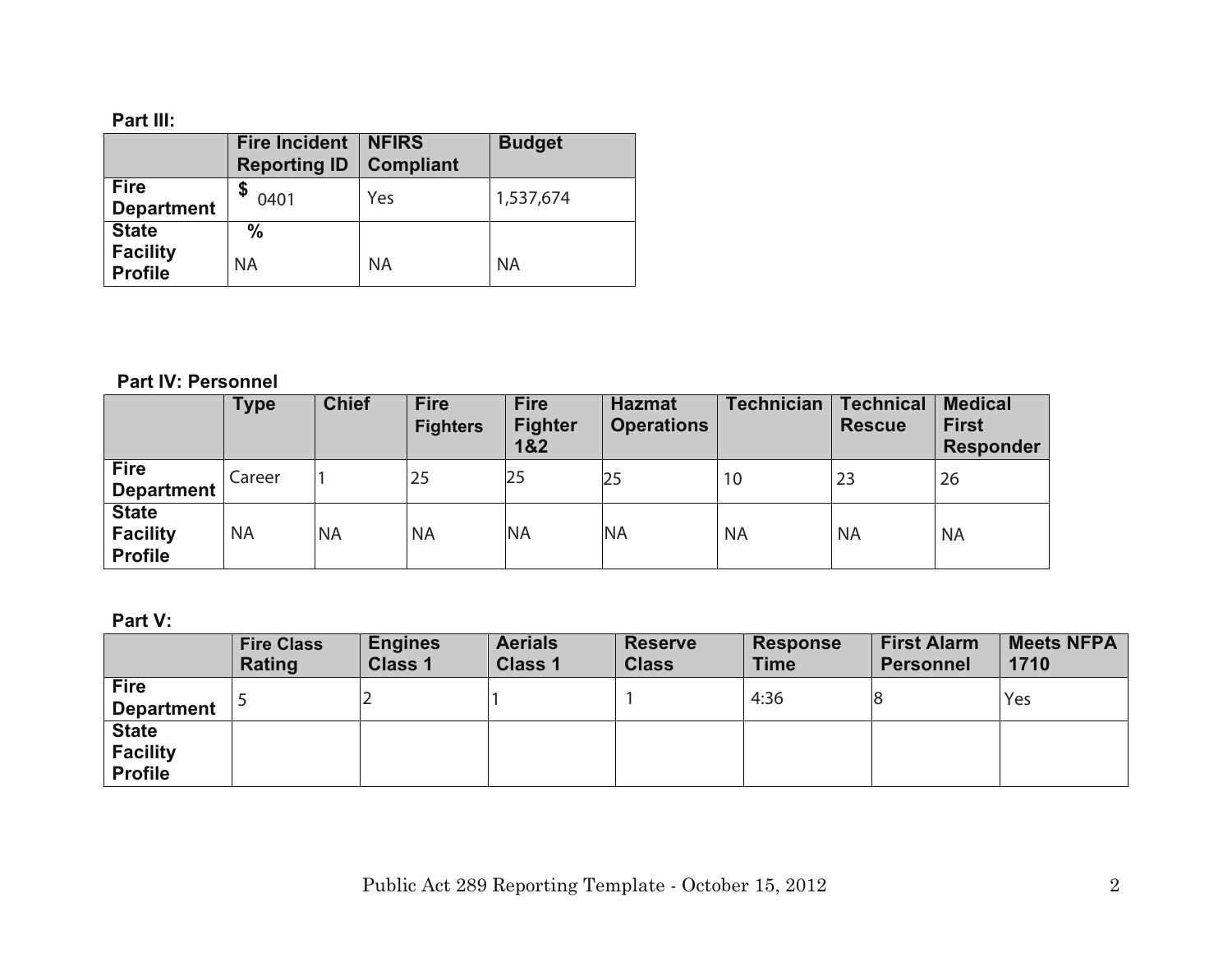|                                                    | Dormitories | Apartment<br><b>Complexes</b> | High-<br><b>Rise</b><br><b>Dorms</b> | Stadium(s)   Assembly | > 1.000   | Manufacturing   Research | <b>Facilities</b> | <b>Chemistry</b><br><b>Classroom</b> |
|----------------------------------------------------|-------------|-------------------------------|--------------------------------------|-----------------------|-----------|--------------------------|-------------------|--------------------------------------|
| Municipality $\vert_0$<br><b>Profile</b>           |             | 4                             |                                      | <b>None</b>           | None      |                          |                   |                                      |
| <b>State</b><br><b>Facility</b><br><b>Profiles</b> | <b>NA</b>   | <b>NA</b>                     | 'NA                                  | <b>NA</b>             | <b>NA</b> | <b>NA</b>                | <b>NA</b>         | <b>NA</b>                            |

# **Part VIII: Public Act 289 Risk/Hazard Inventory of State Facilities**

| T THE F QUIL ACT LOS INSIDE REAL HITCHIN TO ORIGING THE HIM<br>1. Are any of your State facilities identified by DHS as Critical Infrastructure or Key Resources?<br>If yes, how many? $\Box$ 1-5 $\Box$ > 5                                  | $\sqcap$ Yes           | $\overline{\times}$ No |
|-----------------------------------------------------------------------------------------------------------------------------------------------------------------------------------------------------------------------------------------------|------------------------|------------------------|
| $\overline{\times}$ No<br>2. Do any State facilities exceed 4-stories in height? $\Box$ Yes<br>If yes, how many? $\Box$ 1-5 $\Box$ 5 - 10 $\Box$ > 10                                                                                         |                        |                        |
| 3. Do any of your State facilities use/store large quantities of hazardous materials?<br>$\Box$ Yes<br>What best describes the use (check all that apply)?<br>$\Box$ Research/Labs $\Box$ Storage Facility $\Box$ Military/Weapons Dispensary | $\overline{\times}$ No |                        |
| 4. Do any of your State facilities staff more than 250 employees? $\Box$ Yes<br>$\overline{X}$ No<br>If yes, how many? $\Box$ 1-5 $\Box$ 5 - 10 $\Box$ > 10                                                                                   |                        |                        |
| 5. Are any of your State facilities stadiums, auditoriums or other venues designed primarily for large public assembly?<br>If yes, what is the maximum capacity for your largest venue?<br>1000 -4999 $\Box$ 5000-9999 $\Box$ >10,000         |                        |                        |
| 6. Do any of your state facilities house special populations?<br>If yes, what best describes that population (check all that apply)?                                                                                                          |                        |                        |

 $|\overline{x}|$  Students s  $\qquad \qquad \Box$  Prisoners  $\qquad \Box$  Special Needs  $\Box$  Other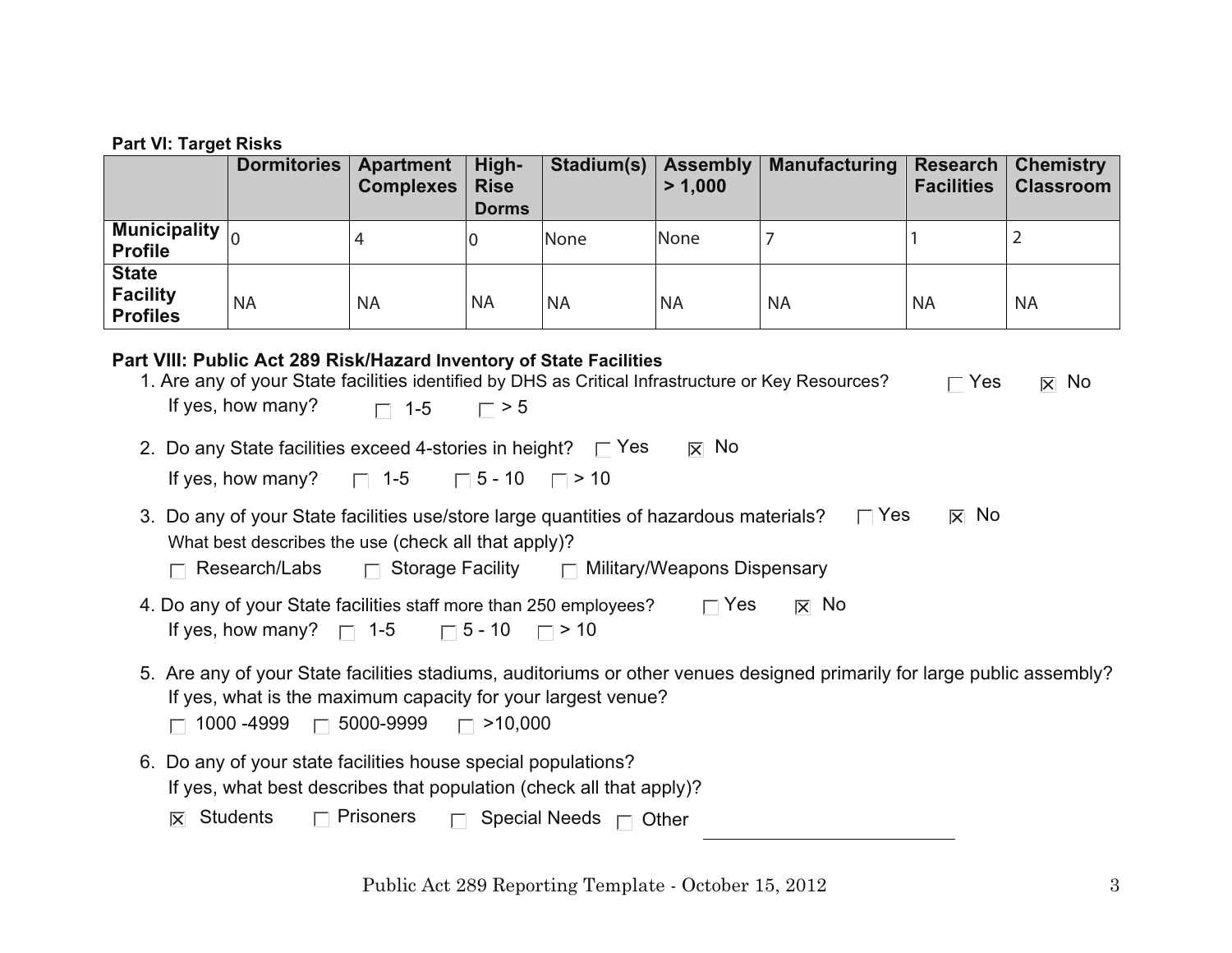| 7. Do any of your state facilities have symbolic or psychological significance? |  |
|---------------------------------------------------------------------------------|--|
| These include facilities where occupants:                                       |  |

| $\Box$ Make decisions essential to conducting official state government business |  |  |  |
|----------------------------------------------------------------------------------|--|--|--|
|                                                                                  |  |  |  |

- Pass state legislation
- Provide final arbitration or interpretation of legal issues
- House original historical records or artifacts of unique significance

| Regularly house military personnel or store military equipment and records that are |
|-------------------------------------------------------------------------------------|
| essential in protecting and defending the state                                     |

- Engage in special research
- $\Box$  Other
- 8. Do any of your state facilities house information, records, or personnel with specialized knowledge or skillsnecessary to conduct essential national $\mathsf R$   $\oplus$   $\mathsf G$ ed v $\oplus$  on fr $\oplus$ fms?  $\hphantom{a}$   $\hphantom{a}$   $\hphantom{a}$   $\hphantom{a}$   $\hphantom{a}$   $\hphantom{a}$   $\hphantom{a}$   $\hphantom{a}$   $\hphantom{a}$   $\hphantom{a}$  $\overline{\mathbf{x}}$  No
- 9. Government facilities that regularly hous $\mathbf C$ iltayy $\mathbf C$ fs $\mathcal A$ lp $\mathbf C$ alilitary equipment and records that are essential in protecting and defending the state Yes $\overline{\mathbf{h}}$  No 1711/2013

**NFIRS = National Fire Incident Reporting System MBC = Michigan Building CodeNFPA = National Fire Protection Association ICC = International Code Council Acronyms:**

10. Form Completed by: William Forbush, Fire Chief Norman Date: Date:  $1/11/13$ 

**E-mail to:**wordens1@michigan.gov **or mail to:**

**State of Michigan/LARA Fire Protection Report Finance and Administrative Services611 W. OttawaLansing, MI 48909**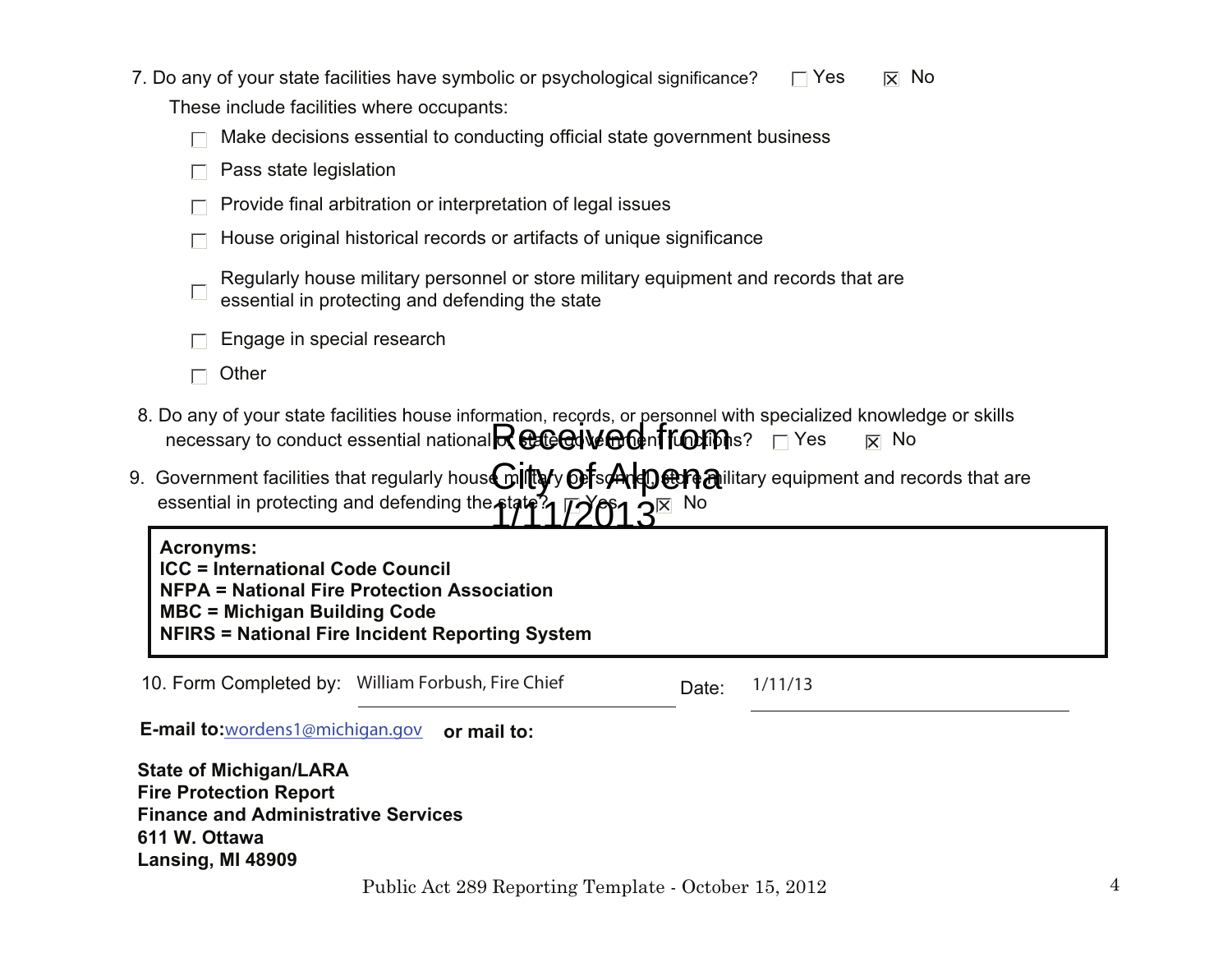# **Public Act 289 Fire Protection Grant Funding<br>FY 2011 Reporting Template**

**Jurisdiction** 

City of Grayling

Date: August 30, 2012

#### Part I:

 $\tilde{\mathcal{L}}$ 

|                                     | <b>Square</b><br><b>Miles</b> | City | Urban     | Suburban | ∶Rural⊹ | Population | Population<br>Density1 |
|-------------------------------------|-------------------------------|------|-----------|----------|---------|------------|------------------------|
| <b>Municipality</b><br>Profile      |                               | Yes  | No        | No       | 100%    | 1884       | 942/sq.mi.             |
| <b>State</b><br>Facility<br>Profile | $\overline{\mathcal{A}}$      | No   | <b>No</b> | No       | No      | <b>No</b>  | No                     |

#### Part II:

|                                            | <b>Buildings</b><br><b>Over Four</b><br><b>Stories</b> | Zoned <sup>2</sup> | <b>Limited</b><br><b>Streets</b> | <b>Codes</b> | Codes<br>ICC Building NFPA 1 & 101<br><b>Fires</b> | <b>MBC</b> |
|--------------------------------------------|--------------------------------------------------------|--------------------|----------------------------------|--------------|----------------------------------------------------|------------|
| <b>Municipality</b><br>Profile             |                                                        | Yes                | Yes                              | <b>No</b>    | No                                                 | Yes        |
| <b>State</b><br><b>Facility</b><br>Profile | 0                                                      | Yes                | Yes                              | No           | <b>No</b>                                          | Yes        |

<sup>&</sup>lt;sup>1</sup> Density creates additional staffing demands.

<sup>2</sup> Zoning considers department capabilities.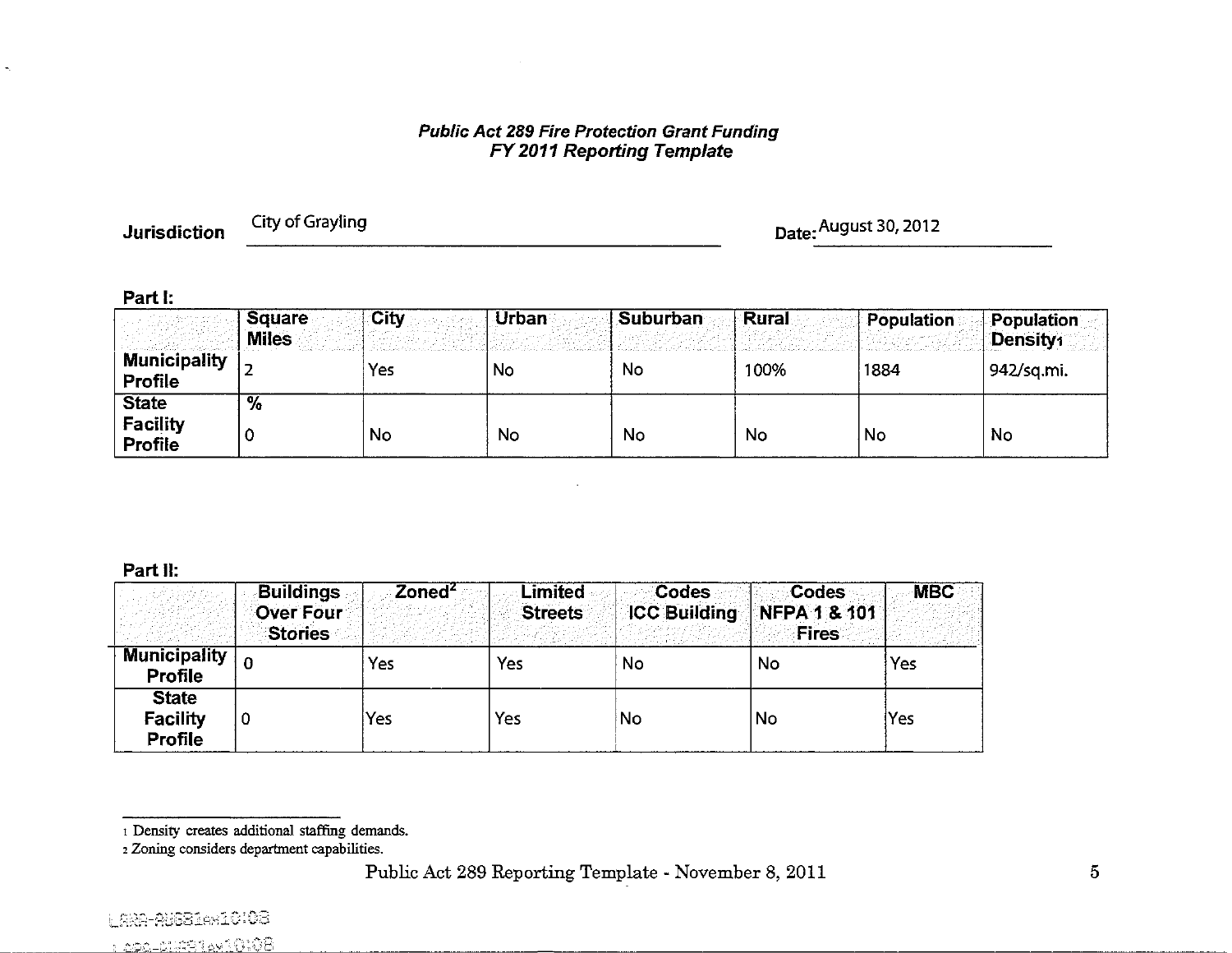$\omega_{\rm c}$ 

|                                                   | <b>Fire Incident NFIRS</b><br><b>Reporting ID Compliant</b> |     | <b>Budget</b> |
|---------------------------------------------------|-------------------------------------------------------------|-----|---------------|
| <b>Fire</b><br><b>Department</b>                  | 02002                                                       | Yes | 280,011       |
| <b>State</b><br><b>Facility</b><br><b>Profile</b> | %                                                           | No  | No            |

# Part IV: Personnel

|                                                   | <b>Type</b> | <b>Chief</b> | <b>Fire</b><br><b>Fighters</b> | <b>Fire</b><br><b>Fighter</b><br>182 | Hazmat<br><b>Operations</b> | <b>Technician</b> | <b>Technical</b><br>Rescue | <b>Medical</b><br><b>First</b><br><b>Responder</b> |
|---------------------------------------------------|-------------|--------------|--------------------------------|--------------------------------------|-----------------------------|-------------------|----------------------------|----------------------------------------------------|
| <b>Fire</b><br><b>Department</b>                  | Combinati 2 |              | 16                             | Yes                                  | Yes                         | No                | <b>No</b>                  | No                                                 |
| <b>State</b><br><b>Facility</b><br><b>Profile</b> | No          | No           | <b>No</b>                      | No                                   | lNo                         | No                | No                         | No                                                 |

 $\mathcal{L}^{\text{max}}_{\text{max}}$  and  $\mathcal{L}^{\text{max}}_{\text{max}}$ 

# Part V:

|                                            | <b>Fire Class</b><br><b>Rating</b> | <b>Engines</b><br>Class 1 | <b>Aerials</b><br>Class 1 | <b>Reserve</b><br><b>Class</b> | <b>Response</b><br><b>Time</b> | <b>First Alarm</b><br>Personnel | <b>Meets NFPA</b><br>1710 |
|--------------------------------------------|------------------------------------|---------------------------|---------------------------|--------------------------------|--------------------------------|---------------------------------|---------------------------|
| <b>Fire</b><br><b>Department</b>           |                                    |                           |                           |                                | 14                             |                                 | No                        |
| <b>State</b><br><b>Facility</b><br>Profile | <b>No</b>                          | No                        | No                        | No                             | No                             | No                              | No                        |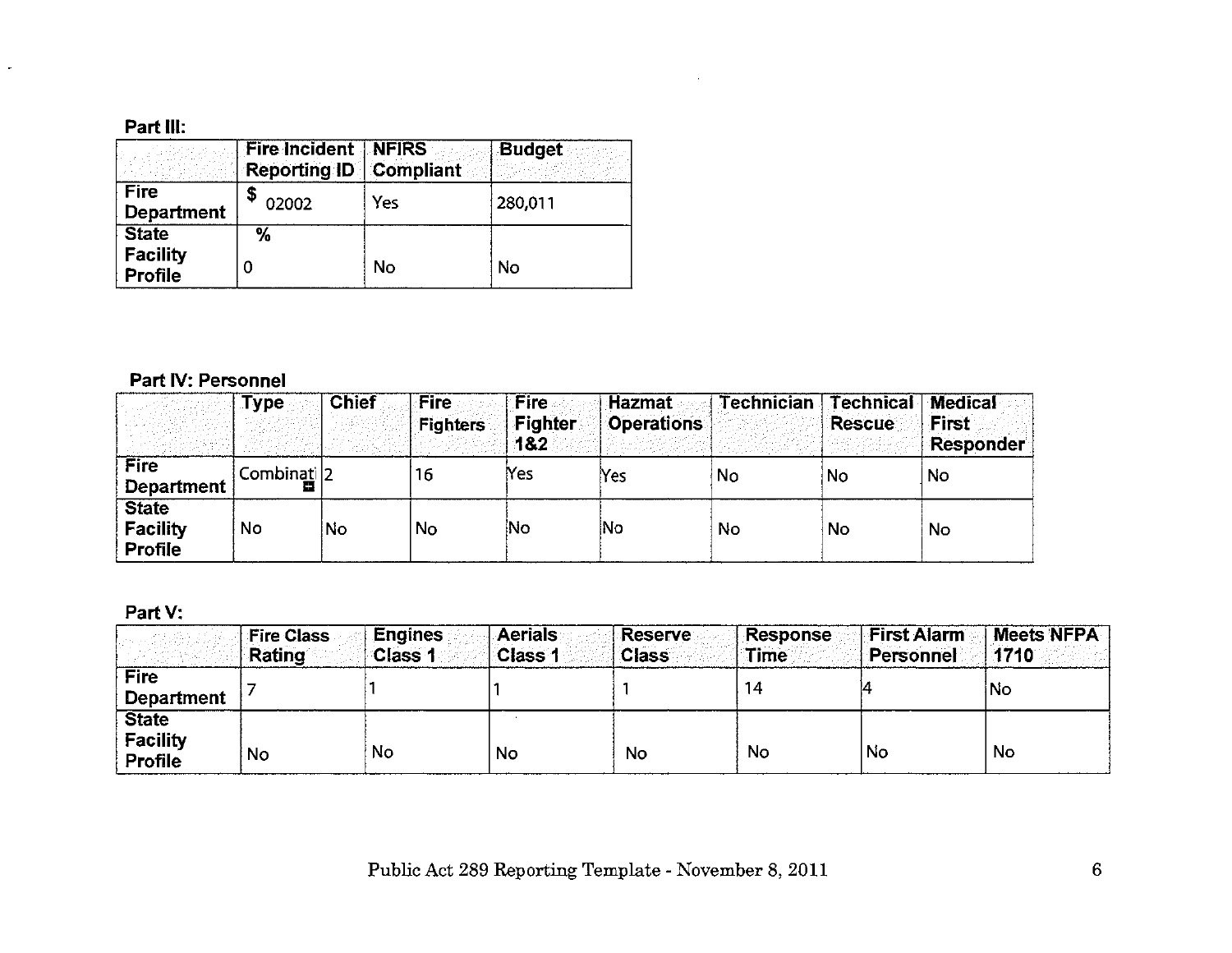|                                                    | Dormitories     | <b>Apartment High-</b><br><b>Complexes</b> Rise | <b>Dorms</b> |     | $>$ 1,000 $^{\circ}$ | Stadium(s) Assembly Manufacturing Research Chemistry |    | <b>Facilities   Classroom  </b> |
|----------------------------------------------------|-----------------|-------------------------------------------------|--------------|-----|----------------------|------------------------------------------------------|----|---------------------------------|
| <b>Municipality</b><br>Profile                     | <sup>I</sup> No |                                                 | No           | iNo | No                   |                                                      | No | No                              |
| <b>State</b><br><b>Facility</b><br><b>Profiles</b> | No              | No                                              | <b>No</b>    | No. | No                   | No.                                                  | No | No                              |

| Part VIII: Public Act 289 Risk/Hazard Inventory of State Facilities<br>1. Are any of your State facilities identified by DHS as Critical Infrastructure or Key Resources? | $\Gamma$ Yes | $\overline{\mathbf{x}}$ No |
|---------------------------------------------------------------------------------------------------------------------------------------------------------------------------|--------------|----------------------------|
| If yes, how many? $\Gamma$ 1-5 $\Gamma > 5$                                                                                                                               |              |                            |
| 2. Do any State facilities exceed 4-stories in height? $\Box$ Yes<br>l≅ No                                                                                                |              |                            |
| If yes, how many? $\Box$ 1-5 $\Box$ 5 - 10 $\Box$ > 10                                                                                                                    |              |                            |

3. Do any of your State facilities use/store large quantities of hazardous materials?  $\Box$  Yes  $\overline{x}$  No What best describes the use (check all that apply)?

| $\Box$ Research/Labs | $\overline{\phantom{a}}$ Storage Facility | $\Gamma$ Military/Weapons Dispensary |
|----------------------|-------------------------------------------|--------------------------------------|
|----------------------|-------------------------------------------|--------------------------------------|

- 4. Do any of your State facilities staff more than 250 employees?  $\Gamma$  Yes  $\nabla$  No If yes, how many?  $\Box$  1-5  $\Box$  5 - 10  $\Box$  > 10
- 5. Are any of your State facilities stadiums, auditoriums or other venues designed primarily for large public assembly? If yes, what is the maximum capacity for your largest venue?

```
\Box 1000 -4999 \Box 5000-9999
                    \Gamma >10,000
```
- 6. Do any of your state facilities house special populations? If yes, what best describes that population (check all that apply)?
	- $\Box$  Students  $\Gamma$  Prisoners  $\Box$  Special Needs  $\Box$  Other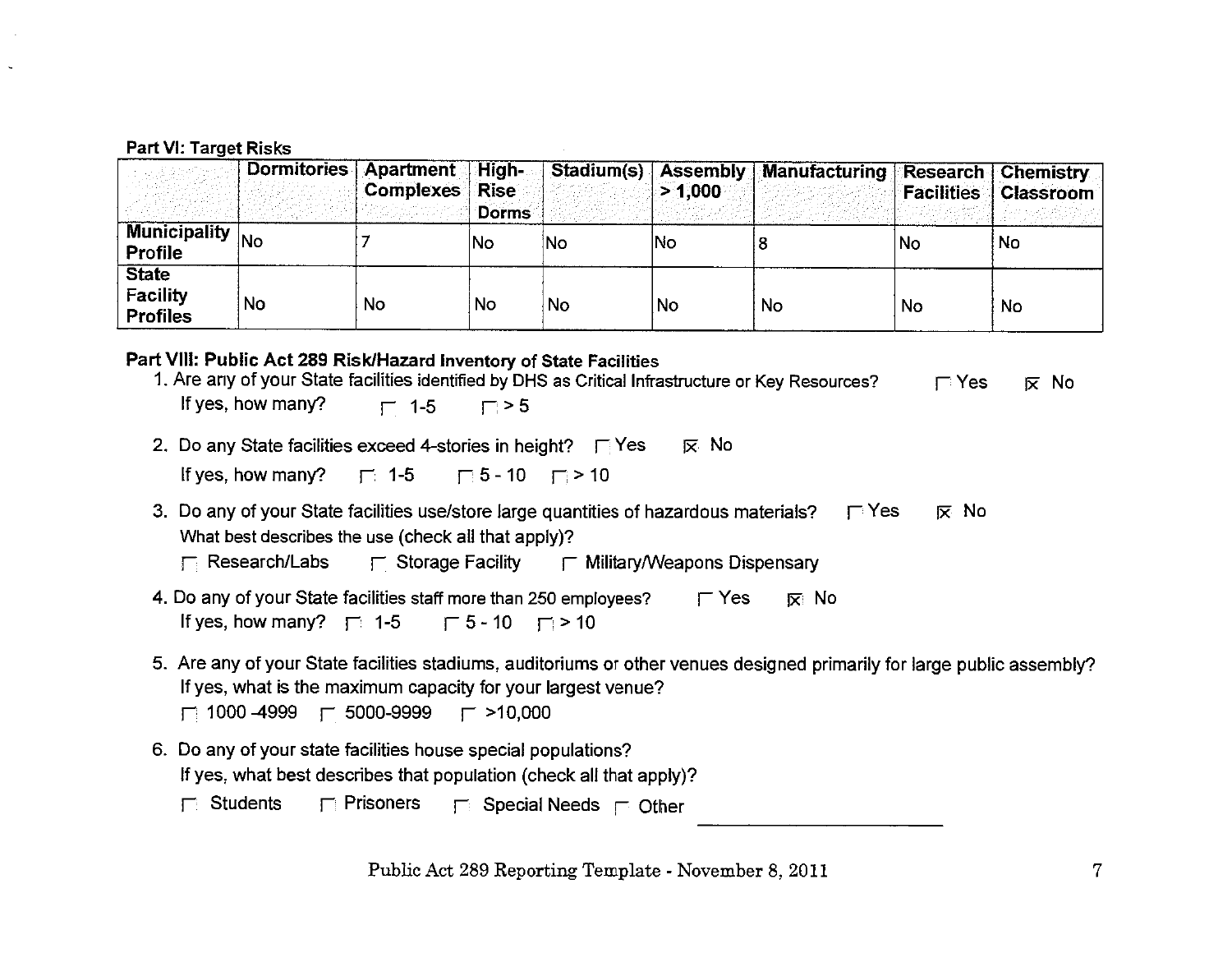- 7. Do any of your state facilities have symbolic or psychological significance?  $\Gamma$  Yes  $\nabla$  No These include facilities where occupants:
	- $\Gamma$  Make decisions essential to conducting official state government business
	- $\Box$  Pass state legislation
	- Provide final arbitration or interpretation of legal issues 日
	- F. House original historical records or artifacts of unique significance
	- Regularly house military personnel or store military equipment and records that are Г. essential in protecting and defending the state
	- Engage in special research
	- $\Box$  Other Cultural resource
- 8. Do any of your state facilities house information, records, or personnel with specialized knowledge or skills necessary to conduct essential national or state government functions?  $\Box$  Yes **IX No**
- 9. Government facilities that regularly house military personnel, store military equipment and records that are essential in protecting and defending the state?  $\Gamma$  Yes 反 No

**Acronyms:** ICC = International Code Council NFPA = National Fire Protection Association **MBC** = Michigan Building Code **NFIRS = National Fire Incident Reporting System** 

10. Form Completed by: Steve Eddy August 30, 2012 Date: E-mail to: bennettr1@michigan.gov or mail to: **State of Michigan/LARA Fire Protection Report Finance and Administrative Services** 611 W. Ottawa Lansing, MI 48909

Public Act 289 Reporting Template - November 8, 2011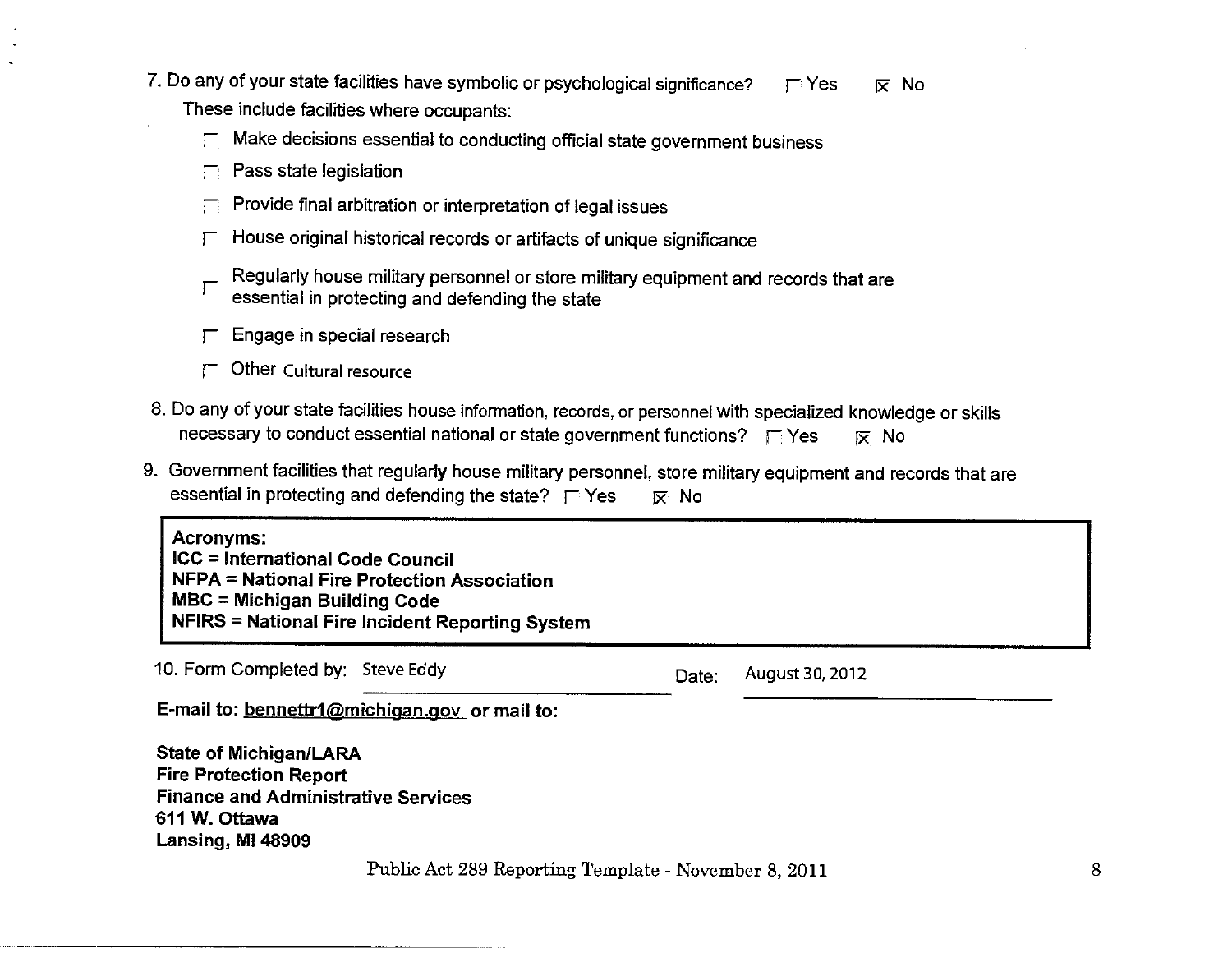# **Public Act 289 Fire Protection Grant Funding<br>FY 2012 Reporting Template**

**Jurisdiction** 

Fife Lake Township - Grand Traverse County

Date: November 8, 2012

#### Part I:

|                                | <b>Square</b><br><b>Miles</b> | <b>City</b> | <b>Urban</b> | ∶Suburban∶ | <b>Rural</b> | Population | Population<br>Density <sub>1</sub> |
|--------------------------------|-------------------------------|-------------|--------------|------------|--------------|------------|------------------------------------|
| <b>Municipality</b><br>Profile | 36                            |             |              |            | yes          | 2113       | 59/sq mile                         |
| <b>State</b>                   | $\overline{\%}$               |             |              |            |              |            |                                    |
| <b>Facility</b><br>Profile     | .014                          |             |              |            | yes          | 1314       | 2628/sq mile                       |

#### Part II:

|                                                   | <b>Buildings</b><br><b>Over Four</b><br><b>Stories</b> | $\overline{\mathsf{Zoned}^2}$ | Limited<br><b>Streets</b> | <b>Codes</b><br><b>ICC Building</b> | <b>Codes</b><br><b>NFPA 1 &amp; 101</b><br><b>Fires</b> | <b>MBC</b> |
|---------------------------------------------------|--------------------------------------------------------|-------------------------------|---------------------------|-------------------------------------|---------------------------------------------------------|------------|
| <b>Municipality</b><br><b>Profile</b>             | -0-                                                    | ves                           | yes                       | yes                                 | yes                                                     | ves        |
| <b>State</b><br><b>Facility</b><br><b>Profile</b> | -0-                                                    | yes                           | yes                       | yes                                 | yes                                                     | ves        |

r.

<sup>1</sup> Density creates additional staffing demands.

<sup>2</sup> Zoning considers department capabilities.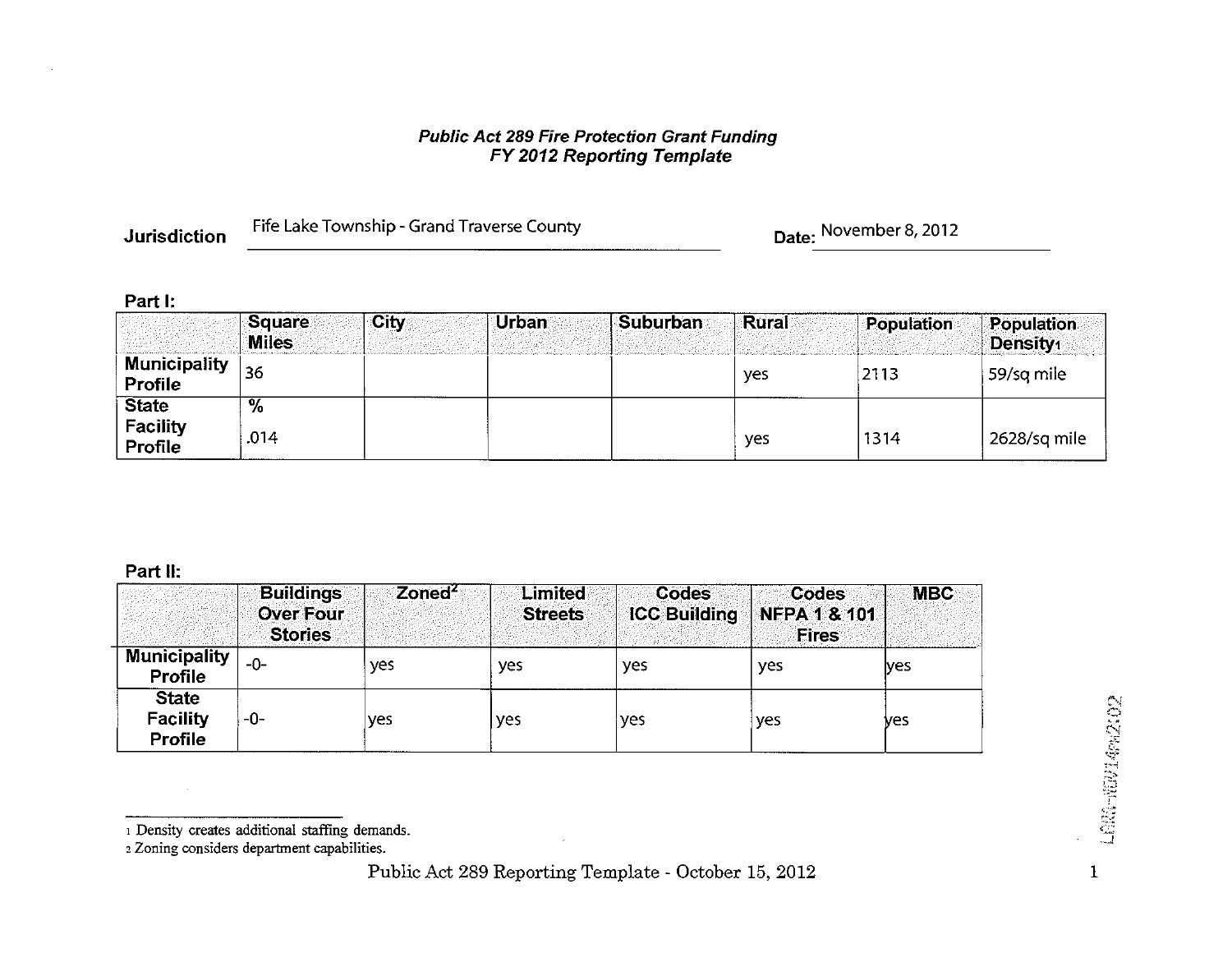|                                   | <b>Fire Incident NFIRS</b><br><b>Reporting ID Compliant</b> |     | <b>Budget</b> |
|-----------------------------------|-------------------------------------------------------------|-----|---------------|
| <b>Fire</b><br><b>Department</b>  | 2802                                                        | ves | 58,901.00     |
| <b>State</b>                      | %                                                           |     |               |
| <b>Facility</b><br><b>Profile</b> | 29                                                          | no  | no            |

### Part IV: Personnel

|                                                   | <b>Type</b> | <b>Chief</b> | Fire<br><b>Fighters</b> | <b>Fire</b><br>Fighter<br>1&2 | <b>Hazmat</b><br><b>Operations</b> | <b>Technician Technical</b> | <b>Rescue</b> | Medical<br><b>First</b><br><b>Responder</b> |
|---------------------------------------------------|-------------|--------------|-------------------------|-------------------------------|------------------------------------|-----------------------------|---------------|---------------------------------------------|
| <b>Fire</b><br><b>Department</b>                  | volunteer   |              |                         |                               | lves                               | no                          | no            |                                             |
| <b>State</b><br><b>Facility</b><br><b>Profile</b> | prison      | no           | no                      | Ino                           | Ino                                | no                          | no            | no                                          |

# Part V:

|                                                   | <b>Fire Class</b><br>Rating | <b>Engines</b><br>Class 1 | <b>Aerials</b><br>Class 1 | Reserve<br><b>Class</b> | Response<br><b>Time</b> | <b>First Alarm</b><br><b>Personnel</b> | <b>Meets NFPA</b><br>1710 |
|---------------------------------------------------|-----------------------------|---------------------------|---------------------------|-------------------------|-------------------------|----------------------------------------|---------------------------|
| <b>Fire</b><br><b>Department</b>                  |                             |                           |                           |                         | 7 minutes               |                                        | †ves                      |
| <b>State</b><br><b>Facility</b><br><b>Profile</b> | n0                          | no.                       | no                        | no                      | no                      | no                                     | no                        |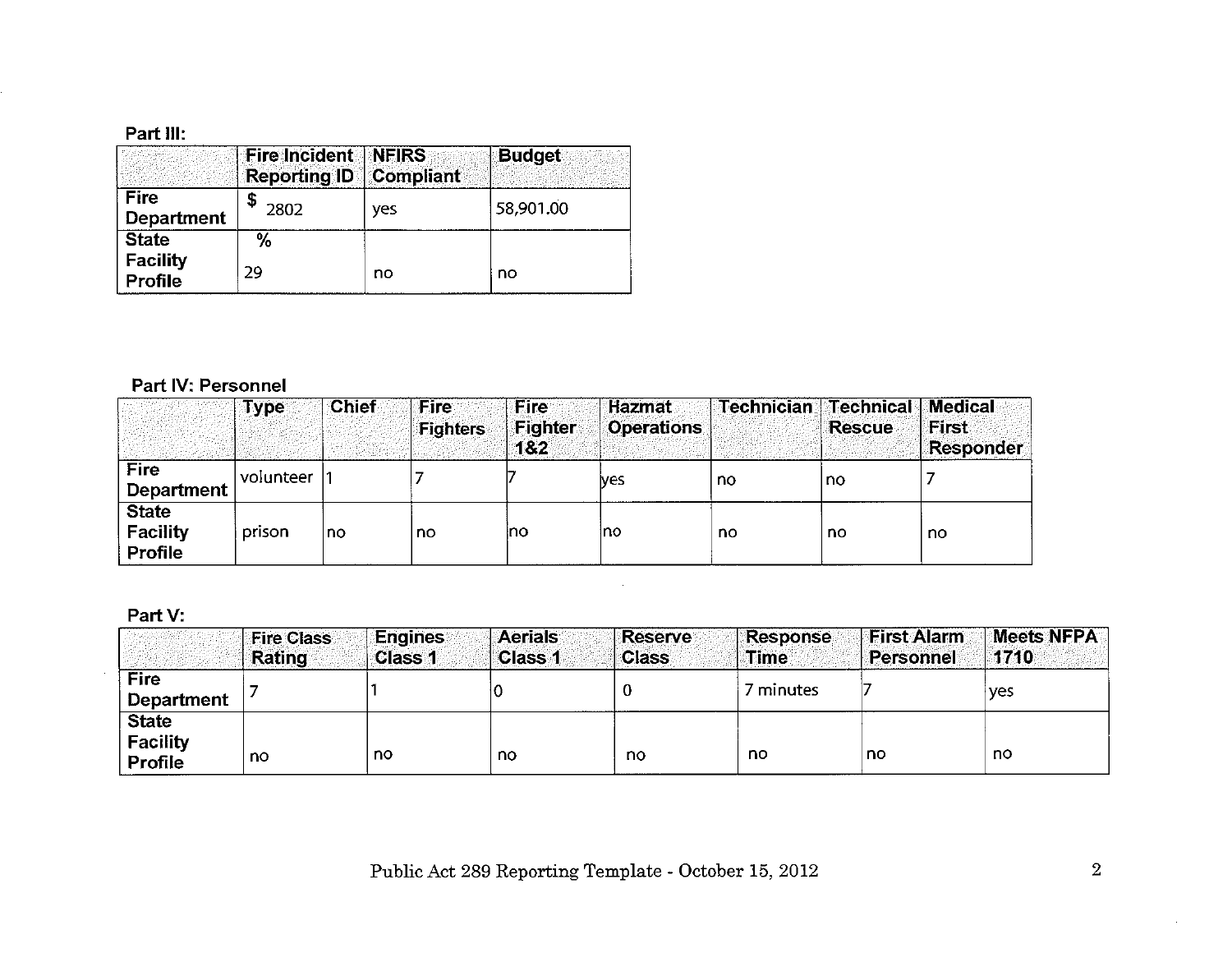|                                                | Dormitories Apartment High- | <b>Complexes Rise</b> | <b>Dorms</b> | > 1.000 | Stadium(s) Assembly Manufacturing Research Chemistry | <b>Facilities Classroom</b> |
|------------------------------------------------|-----------------------------|-----------------------|--------------|---------|------------------------------------------------------|-----------------------------|
| $\sqrt{\text{Minicipality}}$<br><b>Profile</b> |                             |                       |              |         |                                                      |                             |
| <b>State</b><br>Facility<br><b>Profiles</b>    |                             |                       |              |         |                                                      |                             |

### Part VIII: Public Act 289 Risk/Hazard Inventory of State Facilities

| 1. Are any of your State facilities identified by DHS as Critical Infrastructure or Key Resources?                                                      | $\Gamma$ Yes | $\mathsf{R}$ No |
|---------------------------------------------------------------------------------------------------------------------------------------------------------|--------------|-----------------|
| If yes, how many? $\Gamma$ 1-5 $\Gamma > 5$                                                                                                             |              |                 |
| $\overline{\times}$ No<br>2. Do any State facilities exceed 4-stories in height? $\Box$ Yes                                                             |              |                 |
| If yes, how many? $\Box$ 1-5 $\Box$ 5 - 10 $\Box$ > 10                                                                                                  |              |                 |
| 3. Do any of your State facilities use/store large quantities of hazardous materials? $\Box$ Yes<br>What best describes the use (check all that apply)? | ∣⊼ No        |                 |

- 4. Do any of your State facilities staff more than 250 employees?  $\mathsf{\overline{\times}}$  Yes  $\Gamma$  No If yes, how many?  $\overline{R}$  1-5  $\sqrt{5}$  - 10  $\sqrt{7}$  > 10
- 5. Are any of your State facilities stadiums, auditoriums or other venues designed primarily for large public assembly? If yes, what is the maximum capacity for your largest venue?
	- $\Box$  1000 -4999  $\Box$  5000-9999  $\Gamma$  >10,000
- 6. Do any of your state facilities house special populations? If yes, what best describes that population (check all that apply)?
	- $\overline{R}$  Prisoners  $\overline{\phantom{R}}$  Special Needs  $\overline{\phantom{R}}$  Other  $\Box$  Students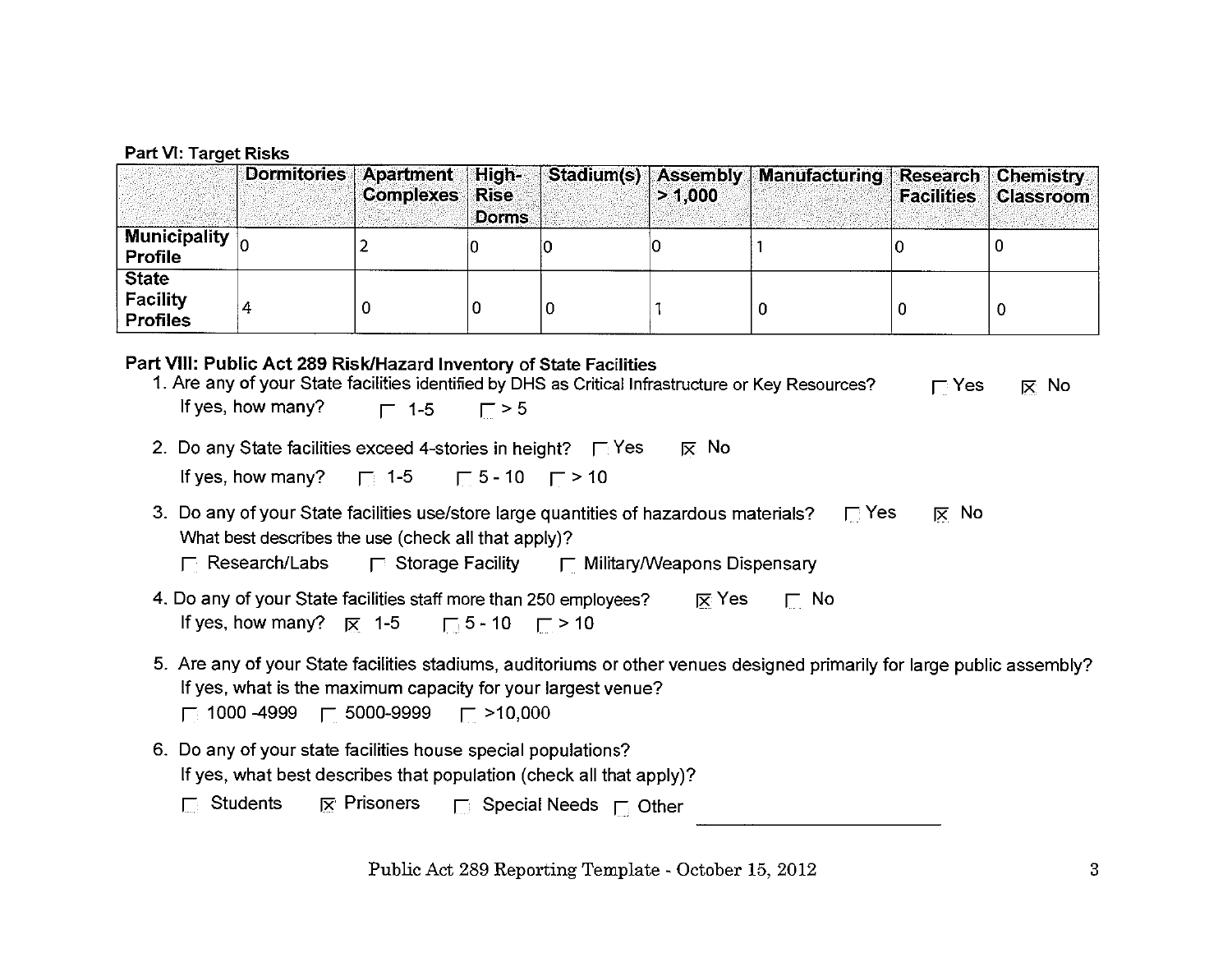- 7. Do any of your state facilities have symbolic or psychological significance?  $\overline{\mathsf{x}}$  Yes  $\Box$  No These include facilities where occupants:
	- $\overline{\bowtie}$  Make decisions essential to conducting official state government business
	- $\Box$  Pass state legislation
	- Provide final arbitration or interpretation of legal issues
	- House original historical records or artifacts of unique significance
	- Regularly house military personnel or store military equipment and records that are essential in protecting and defending the state
	- $\Gamma$  Engage in special research
	- $\overline{\mathsf{x}}$  Other Houses prisoners
- 8. Do any of your state facilities house information, records, or personnel with specialized knowledge or skills necessary to conduct essential national or state government functions? Figures 区 No
- 9. Government facilities that regularly house military personnel, store military equipment and records that are essential in protecting and defending the state?  $\Box$  Yes 区 No

**Acronyms: ICC = International Code Council NFPA = National Fire Protection Association MBC = Michigan Building Code** NFIRS = National Fire Incident Reporting System

10. Form Completed by: Roger Gibson 11/08/2012 Date: E-mail to:wordens1@michigan.gov or mail to: **State of Michigan/LARA Fire Protection Report Finance and Administrative Services** 611 W. Ottawa Lansing, MI 48909

Public Act 289 Reporting Template - October 15, 2012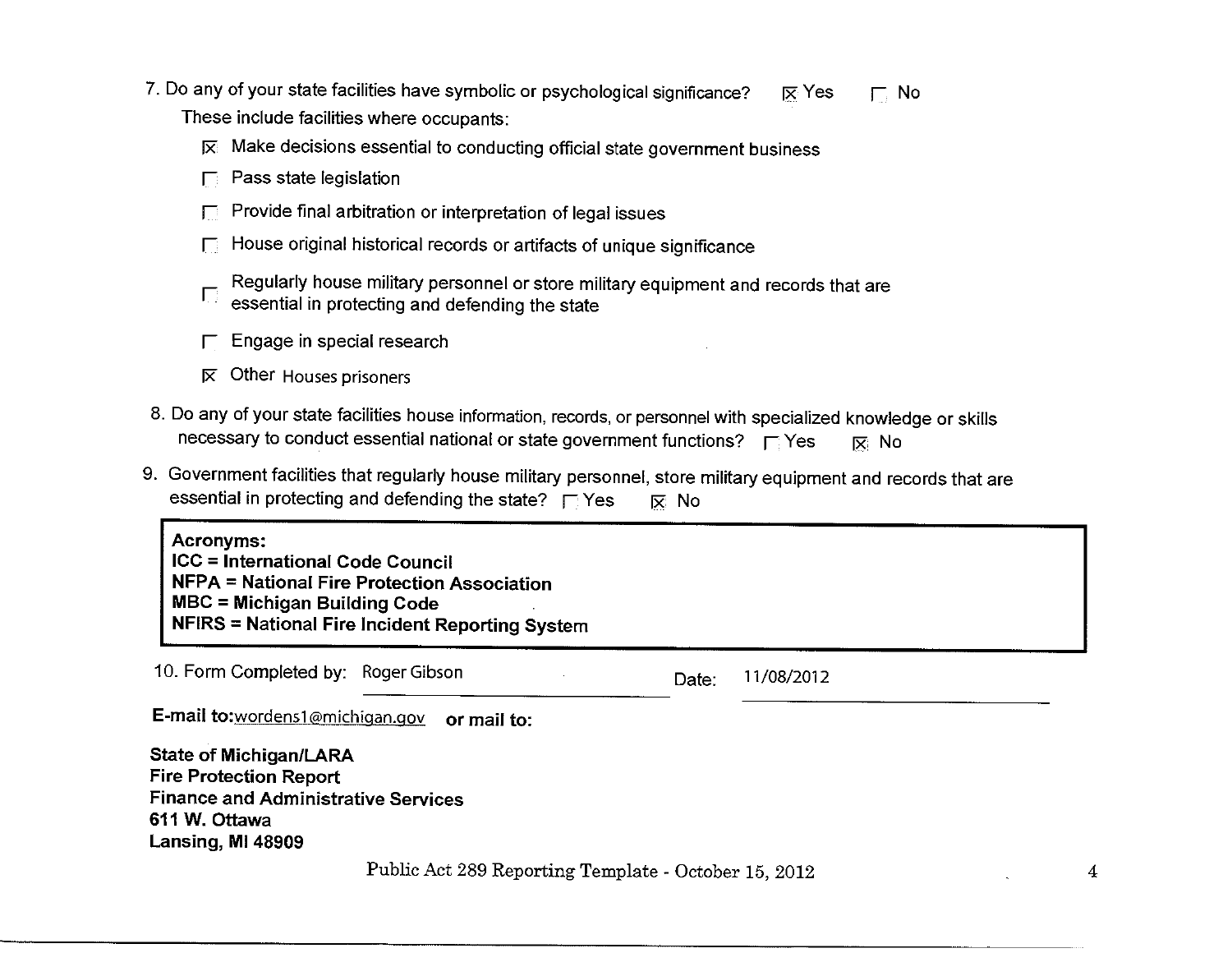#### **Public Act 289 Fire Protection Grant Funding** FY 2012 Reporting Template

 $1/11/3$ Manistee Township **Jurisdiction** Date:

#### Part I:

|                            | <b>Square</b> | $\sqrt{C}$ ity | Urban                  | <b>Suburban</b> | <b>Rural</b> | Population | <b>Population</b> |
|----------------------------|---------------|----------------|------------------------|-----------------|--------------|------------|-------------------|
|                            |               |                |                        |                 |              |            |                   |
|                            | <b>Miles</b>  |                |                        |                 |              |            | <b>Density</b>    |
| <b>Municipality</b>        |               |                |                        |                 |              |            |                   |
|                            |               | 100            | $\prime\prime\,\prime$ | N 0             |              | 4084       |                   |
| Profile                    |               |                |                        |                 |              |            |                   |
| <b>State</b>               | %             |                |                        |                 |              |            |                   |
|                            |               |                |                        |                 |              |            |                   |
|                            | 100 ACRES     | N 0            |                        |                 |              | 1107       |                   |
| <b>Facility</b><br>Profile |               |                | N 0                    | N 0             |              |            |                   |
|                            |               |                |                        |                 |              |            |                   |

#### Part II:

|                                            | <b>Buildings</b><br><b>Over Four</b><br><b>Stories</b> | <b>Zoned</b> | Limited<br><b>Streets</b> | <b>Codes</b><br><b>ICC Building NFPA 1 &amp; 101</b> | <b>Codes</b><br><b>Fires</b> | <b>MBC</b> |
|--------------------------------------------|--------------------------------------------------------|--------------|---------------------------|------------------------------------------------------|------------------------------|------------|
| <b>Municipality</b><br>Profile             |                                                        | 2S           | Pine Creek<br>$M - 55$    |                                                      | 5110                         | e S        |
| <b>State</b><br><b>Facility</b><br>Profile |                                                        |              | ΝC                        |                                                      |                              | 'e S       |

 $\mathbf{1}$ 

<sup>1</sup> Density creates additional staffing demands.

<sup>2</sup> Zoning considers department capabilities.

Public Act 289 Reporting Template - October 15, 2012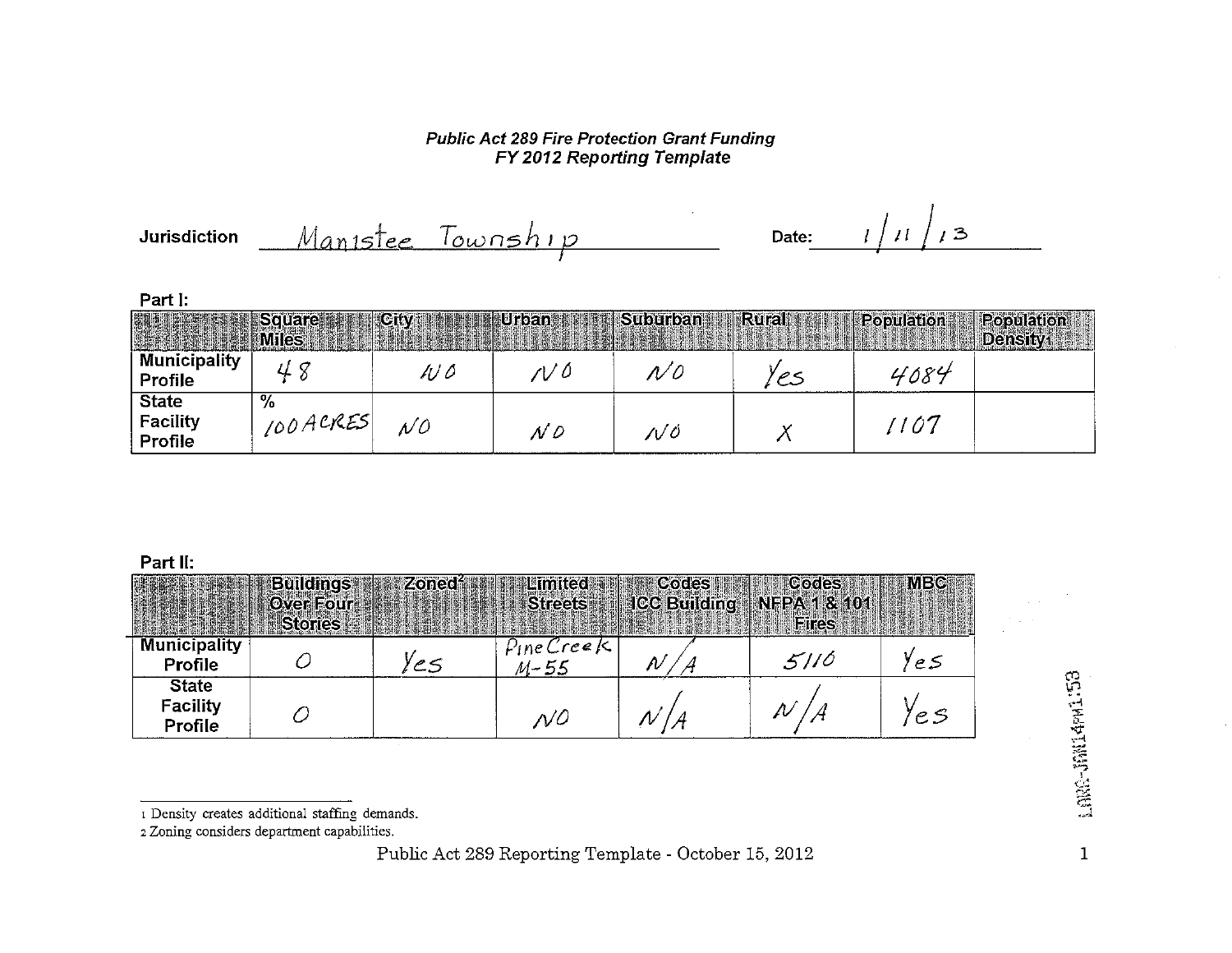|                                            | <b>Eire Incident INFIRS</b><br><b>Reporting ID   Compliant</b> |      | <b>Budget</b> |
|--------------------------------------------|----------------------------------------------------------------|------|---------------|
| Fire<br><b>Department</b>                  |                                                                | 5110 |               |
| <b>State</b><br><b>Facility</b><br>Profile | $\%$                                                           |      |               |

# Part IV: Personnel

 $\sim 10^7$ 

|                                         | <b>ELEMENTIEVDE</b> | <b>Chief</b> | <b>IFire</b><br><b>Fighters</b> | <b>Fire</b><br><b>Fighter</b><br>182 | <b>Hazmat</b><br><b>Operations</b> | Technician Frechnical | <b>Rescue</b>     | <b>Medical</b><br>First<br><b>Responder</b> |
|-----------------------------------------|---------------------|--------------|---------------------------------|--------------------------------------|------------------------------------|-----------------------|-------------------|---------------------------------------------|
| Fire<br>Department $ $ <i>Volunteer</i> |                     |              | 25                              | 25                                   |                                    |                       |                   |                                             |
| <b>State</b><br>Facility<br>Profile     | N O                 | rV O         | n/O                             | NO                                   | N O                                | N O                   | $N^{\mathcal{O}}$ |                                             |

### Part V:

|                                     | <b>Fire Class</b><br><b>Rating</b> | <b>Engines</b><br>Class 1 | <b>Aerials</b><br>Class 1 | <b>Reserve</b><br><b>Class</b> | <b>Response</b><br>arime: | <b>HistAlami</b><br>Personnel | <b>Meets NEPAN</b><br>1710 |
|-------------------------------------|------------------------------------|---------------------------|---------------------------|--------------------------------|---------------------------|-------------------------------|----------------------------|
| <b>Fire</b><br>Department           |                                    | SPARTAN                   |                           |                                | $5$ Minutes               |                               | 'C S                       |
| <b>State</b><br>Facility<br>Profile |                                    |                           |                           |                                |                           | $\mathcal{N} \mathcal{L}$     | le 5                       |

Public Act 289 Reporting Template - October 15, 2012

 $\sim$ 

 $\sim$   $\sim$ 

 $\label{eq:2.1} \frac{1}{\sqrt{2\pi}}\left(\frac{1}{\sqrt{2\pi}}\right)^{2} \frac{1}{\sqrt{2\pi}}\left(\frac{1}{\sqrt{2\pi}}\right)^{2} \frac{1}{\sqrt{2\pi}}\left(\frac{1}{\sqrt{2\pi}}\right)^{2} \frac{1}{\sqrt{2\pi}}\left(\frac{1}{\sqrt{2\pi}}\right)^{2} \frac{1}{\sqrt{2\pi}}\left(\frac{1}{\sqrt{2\pi}}\right)^{2} \frac{1}{\sqrt{2\pi}}\left(\frac{1}{\sqrt{2\pi}}\right)^{2} \frac{1}{\sqrt{2\pi}}\left(\frac{1}{$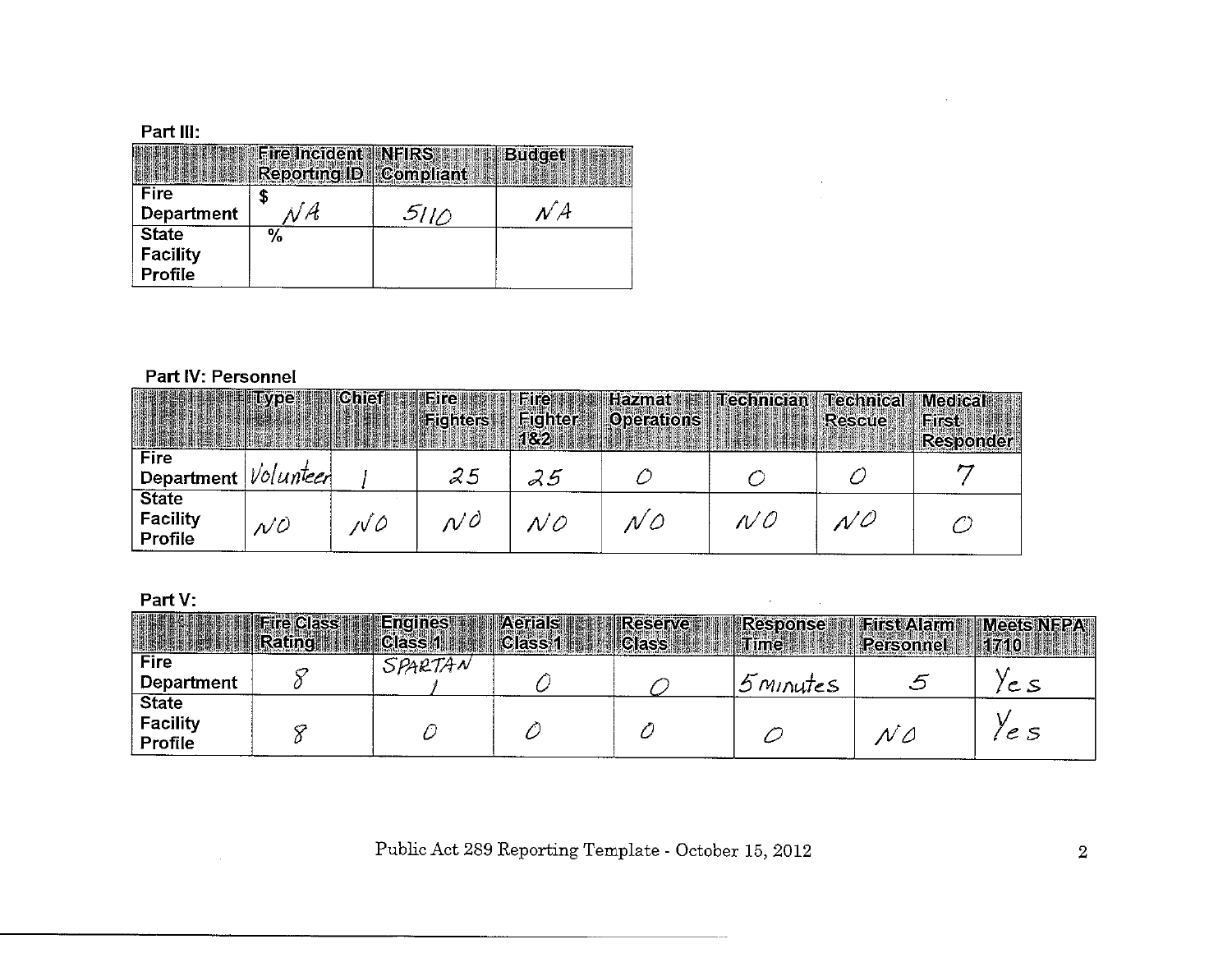$\mathcal{A}^{\mathcal{A}}$ 

| FAIL VI. TAIYEL NISNS                                                                                                                                                                                                                                  |                                                                                                                                                                      |                               |                                             |                     |                             |                                                 |                               |                                      |
|--------------------------------------------------------------------------------------------------------------------------------------------------------------------------------------------------------------------------------------------------------|----------------------------------------------------------------------------------------------------------------------------------------------------------------------|-------------------------------|---------------------------------------------|---------------------|-----------------------------|-------------------------------------------------|-------------------------------|--------------------------------------|
|                                                                                                                                                                                                                                                        | <b>Domitories</b>                                                                                                                                                    | <b>Apariment</b><br>Complexes | <b>High-</b><br><b>Rise</b><br><b>Dorms</b> | Stadium(s) Assembly | > 1.000                     | <b>Manufacturing</b><br><u>sta e de serie d</u> | <b>Research</b><br>Facilities | <b>Chemistry</b><br><b>Classroom</b> |
| <b>Municipality</b><br>Profile                                                                                                                                                                                                                         | NQ                                                                                                                                                                   | Condo's                       | $N^{\circ}$                                 | $N$ 0               | N O                         | $N$ 0                                           | $V^{\prime\prime}$            | $\rho'$ 0                            |
| <b>State</b><br>Facility<br><b>Profiles</b>                                                                                                                                                                                                            | $\mathcal{N}^{\mathcal{O}}$                                                                                                                                          | N 0                           | N <sub>O</sub>                              | $N$ 0               | NQ                          | N O                                             | N O                           | N O                                  |
| Part VIII: Public Act 289 Risk/Hazard Inventory of State Facilities<br>1. Are any of your State facilities identified by DHS as Critical Infrastructure or Key Resources?<br>$\Gamma$ Yes<br>[又 No<br>If yes, how many?<br>$\Box$ 1-5<br>$\Box$ > 5    |                                                                                                                                                                      |                               |                                             |                     |                             |                                                 |                               |                                      |
|                                                                                                                                                                                                                                                        | 2. Do any State facilities exceed 4-stories in height? $\Box$ Yes<br>If yes, how many?                                                                               | $\Box$ 1-5                    | $\Box$ 5 - 10 $\Box$ > 10                   |                     | $\boxtimes$ No              |                                                 |                               |                                      |
|                                                                                                                                                                                                                                                        | 3. Do any of your State facilities use/store large quantities of hazardous materials?<br>What best describes the use (check all that apply)?<br>$\Box$ Research/Labs | $\Box$ Storage Facility       |                                             |                     | Military/Weapons Dispensary | $\Box$ Yes                                      | $\overline{M}$ No             |                                      |
| 4. Do any of your State facilities staff more than 250 employees?<br>RYes<br>No<br>$\Box$<br>If yes, how many? $\Box$ 1-5<br>$\Box$ 5 - 10<br>$\Box$ > 10                                                                                              |                                                                                                                                                                      |                               |                                             |                     |                             |                                                 |                               |                                      |
| 5. Are any of your State facilities stadiums, auditoriums or other venues designed primarily for large public assembly? $NQ$<br>If yes, what is the maximum capacity for your largest venue?<br>5000-9999<br>1000 - 4999<br>$\Box$<br>$\Gamma$ >10,000 |                                                                                                                                                                      |                               |                                             |                     |                             |                                                 |                               |                                      |
| 6. Do any of your state facilities house special populations? $\mathcal{N}\mathcal{D}$<br>If yes, what best describes that population (check all that apply)?<br><b>Students</b><br>$\Box$ Prisoners<br>Special Needs $\Box$ Other<br>$\Box$           |                                                                                                                                                                      |                               |                                             |                     |                             |                                                 |                               |                                      |

Public Act 289 Reporting Template - October 15, 2012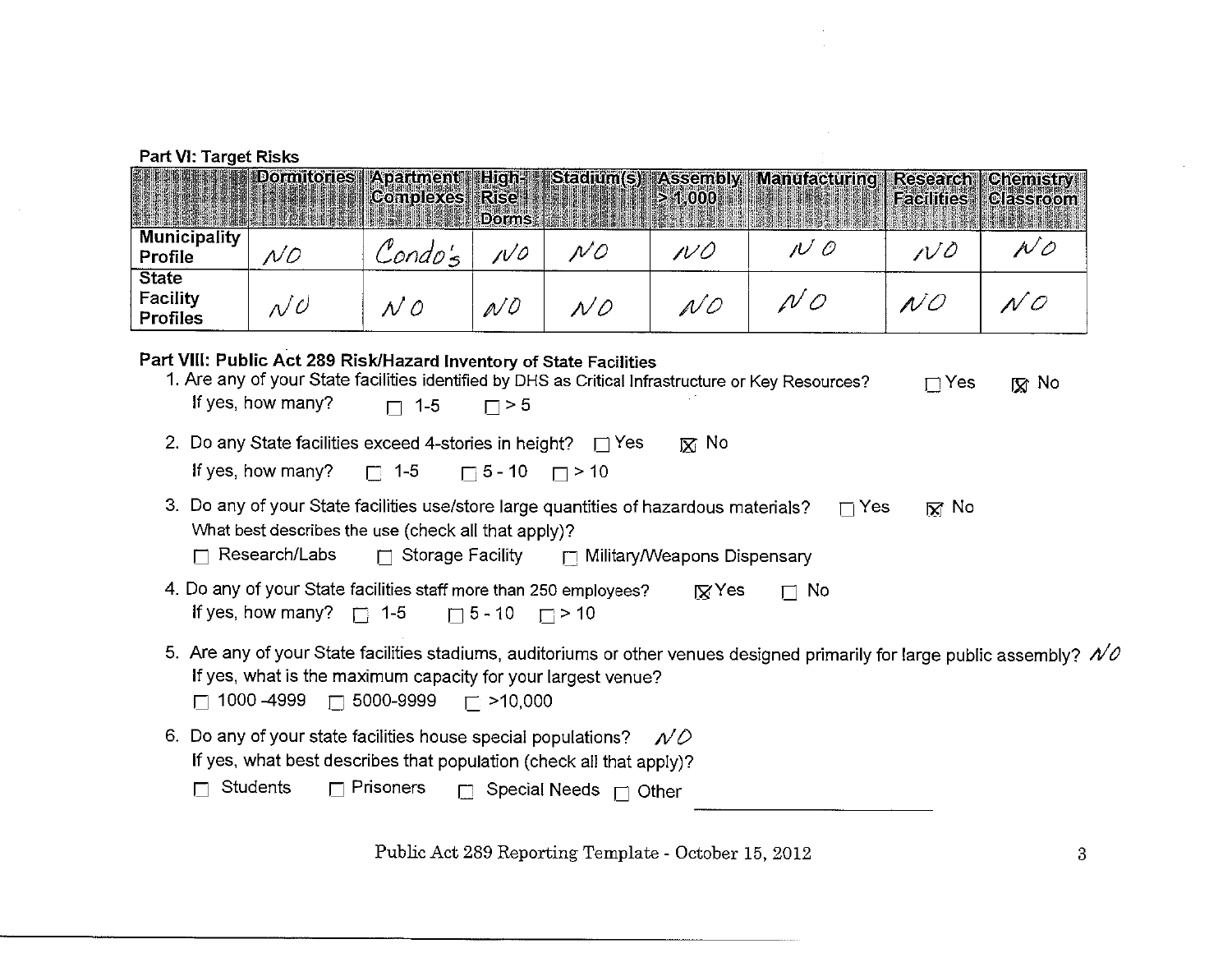| 7. Do any of your state facilities have symbolic or psychological significance? | $\Box$ Yes | ାସ  No |
|---------------------------------------------------------------------------------|------------|--------|
| These include facilities where occupants:                                       |            |        |

| $\Box$ Make decisions essential to conducting official state government business |  |  |  |
|----------------------------------------------------------------------------------|--|--|--|
|                                                                                  |  |  |  |

- $\Box$  Pass state legislation
- $\Box$  Provide final arbitration or interpretation of legal issues
- $\Box$  House original historical records or artifacts of unique significance

| Regularly house military personnel or store military equipment and records that are |
|-------------------------------------------------------------------------------------|
| $\vdash$ essential in protecting and defending the state                            |

- Engage in special research  $\Box$
- $\Box$  Other
- 8. Do any of your state facilities house information, records, or personnel with specialized knowledge or skills necessary to conduct essential national or state government functions?  $\Box$  Yes  $R$  No
- 9. Government facilities that regularly house military personnel, store military equipment and records that are essential in protecting and defending the state?  $\Box$  Yes  $\nabla$  No

Acronyms: **ICC = International Code Council** NFPA = National Fire Protection Association **MBC = Michigan Building Code** NFIRS = National Fire Incident Reporting System

10. Form Completed by:

John Dunlap

Date:

 $1/11/13$ 

E-mail to:wordens1@michigan.gov or mail to:

**State of Michigan/LARA Fire Protection Report Finance and Administrative Services** 611 W. Ottawa Lansing, MI 48909

Public Act 289 Reporting Template - October 15, 2012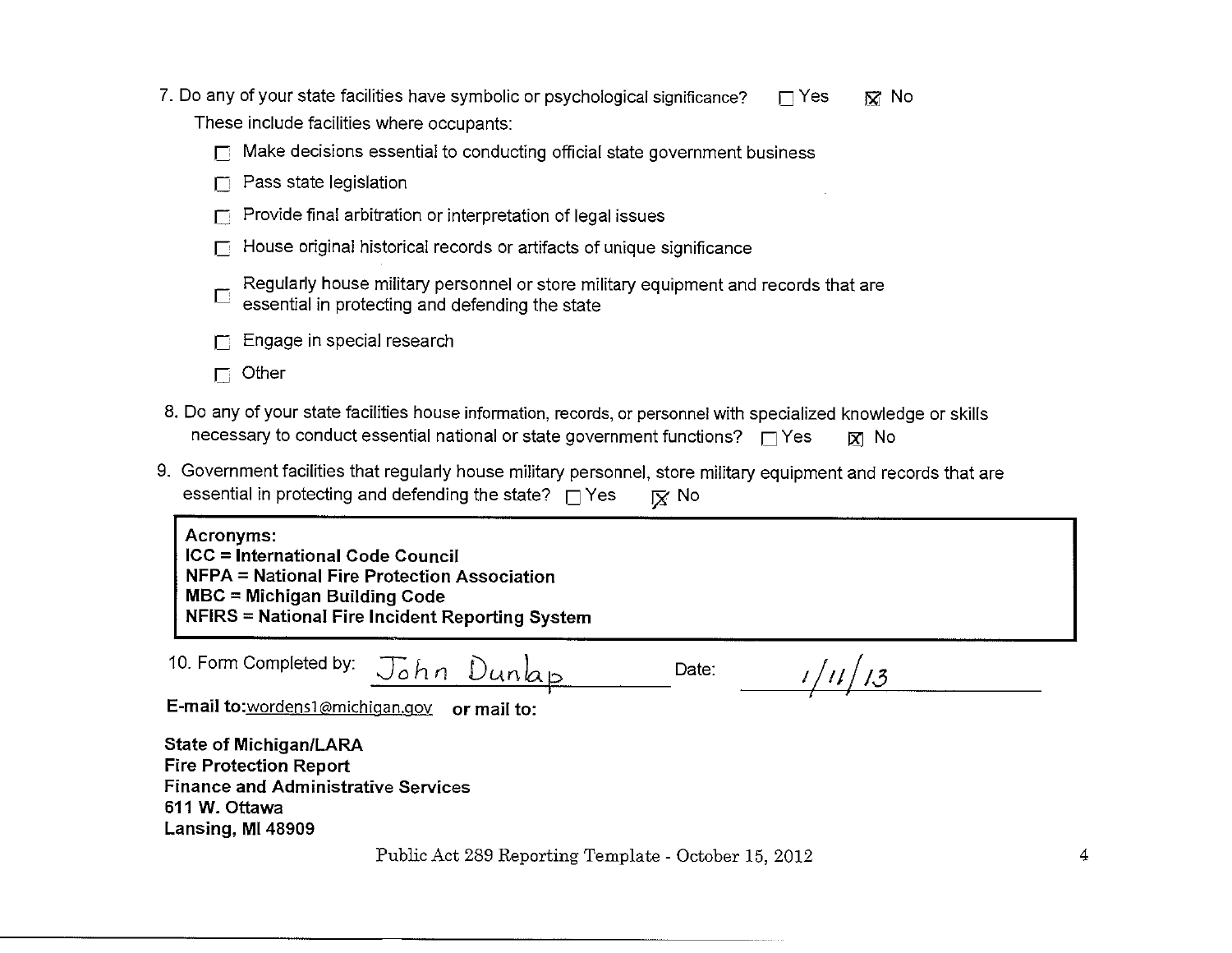# **Public Act 289 Fire Protection Grant Funding<br>FY 2012 Reporting Template**

| <b>Jurisdiction</b> | Roscommon Township               | Date: 1-9-2013 |
|---------------------|----------------------------------|----------------|
|                     | - Margaret and - Margaret Monter |                |

#### Part I:

|                                            | <b>Square</b><br><b>Miles</b> | <b>City</b> | <b>Urban</b> | <b>Suburban</b> | <b>Rural</b> | <b>Population</b> | Population<br>Density <sub>1</sub> |
|--------------------------------------------|-------------------------------|-------------|--------------|-----------------|--------------|-------------------|------------------------------------|
| <b>Municipality</b><br><b>Profile</b>      | 108.3                         | no          | no           | no              | yes          | 4411              | 40.8                               |
| <b>State</b><br><b>Facility</b><br>Profile | $\frac{0}{6}$                 |             |              |                 |              |                   |                                    |

#### Part II:

|                                            | <b>Buildings</b><br><b>Over Four</b><br><b>Stories</b> | Zoned <sup>2</sup> | <b>Limited</b><br><b>Streets</b> | <b>Codes</b><br><b>ICC Building</b> | <b>Codes</b><br><b>NFPA 1 &amp; 101</b><br><b>Fires</b> | <b>MBC</b> |
|--------------------------------------------|--------------------------------------------------------|--------------------|----------------------------------|-------------------------------------|---------------------------------------------------------|------------|
| <b>Municipality</b><br><b>Profile</b>      |                                                        | <b>yes</b>         | na                               | <b>ves</b>                          | yes                                                     | Ina        |
| <b>State</b><br><b>Facility</b><br>Profile | 0                                                      | na                 | na                               | na                                  | na                                                      | na         |

<sup>1</sup> Density creates additional staffing demands.

<sup>2</sup> Zoning considers department capabilities.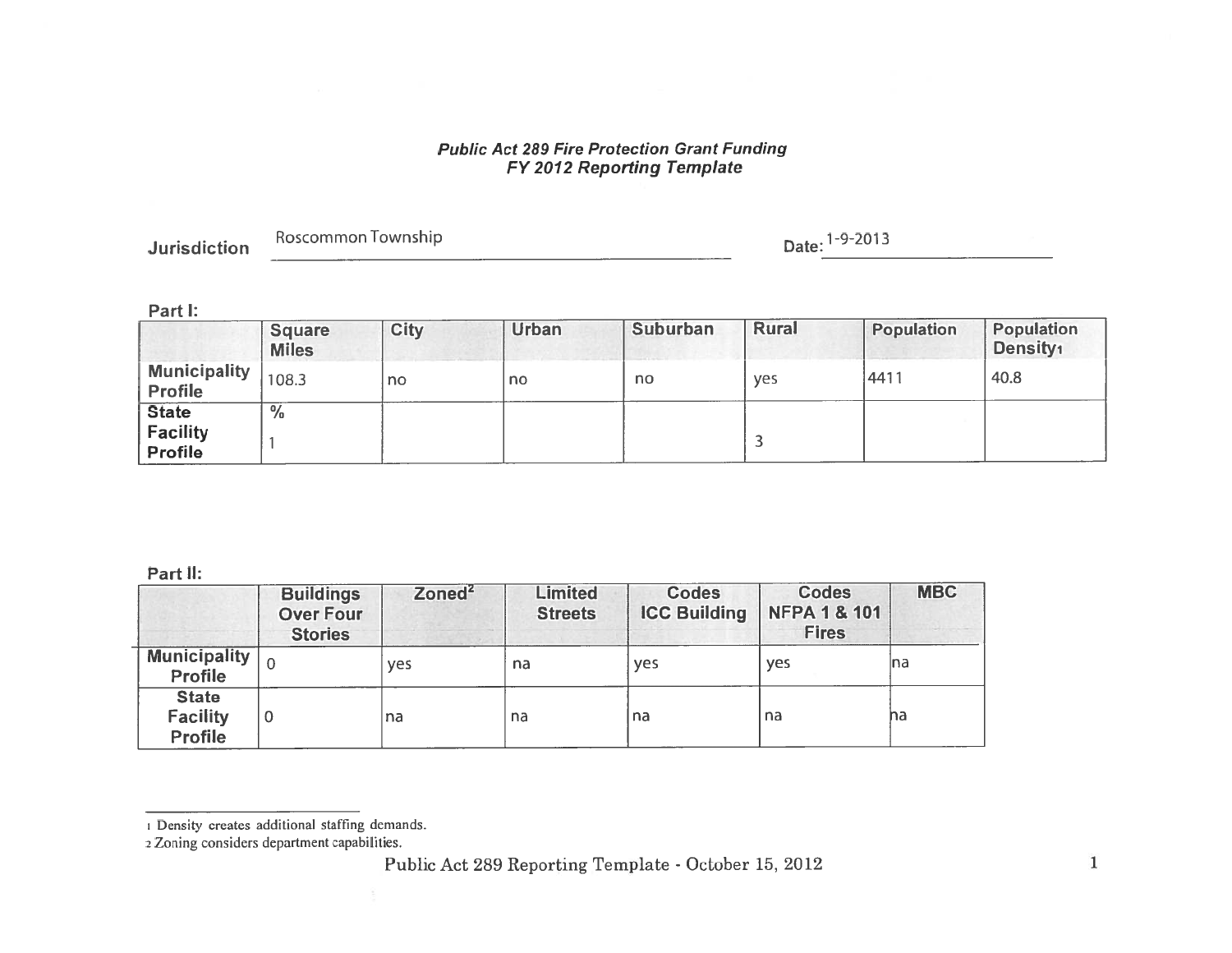|                                   | <b>Fire Incident</b><br><b>Reporting ID</b> | <b>NFIRS</b><br><b>Compliant</b> | <b>Budget</b> |
|-----------------------------------|---------------------------------------------|----------------------------------|---------------|
| <b>Fire</b><br><b>Department</b>  | 0720500                                     | ves                              | 327900        |
| <b>State</b>                      | $\frac{0}{0}$                               |                                  |               |
| <b>Facility</b><br><b>Profile</b> | na                                          | na                               | na            |

 $\tilde{\omega}$ 

# Part IV: Personnel

|                                            | <b>Type</b> | <b>Chief</b> | <b>Fire</b><br><b>Fighters</b> | <b>Fire</b><br><b>Fighter</b><br>1&2 | <b>Hazmat</b><br><b>Operations</b> | <b>Technician</b> | <b>Technical</b><br><b>Rescue</b> | <b>Medical</b><br><b>First</b><br><b>Responder</b> |
|--------------------------------------------|-------------|--------------|--------------------------------|--------------------------------------|------------------------------------|-------------------|-----------------------------------|----------------------------------------------------|
| Fire<br><b>Department</b>                  | volunteer   |              | 24                             | 21                                   | lves                               |                   |                                   |                                                    |
| <b>State</b><br><b>Facility</b><br>Profile | na          | na           | na                             | lna                                  | Ina                                | na                | na                                | na                                                 |

Part V:

| .                                                 | <b>Fire Class</b><br><b>Rating</b> | <b>Engines</b><br><b>Class 1</b> | <b>Aerials</b><br><b>Class 1</b> | <b>Reserve</b><br><b>Class</b> | <b>Response</b><br><b>Time</b> | <b>First Alarm</b><br>Personnel | <b>Meets NFPA</b><br>1710 |
|---------------------------------------------------|------------------------------------|----------------------------------|----------------------------------|--------------------------------|--------------------------------|---------------------------------|---------------------------|
| <b>Fire</b><br><b>Department</b>                  |                                    |                                  |                                  |                                | 5 min                          |                                 | 'yes                      |
| <b>State</b><br><b>Facility</b><br><b>Profile</b> | na                                 | na                               | na                               | na                             | na                             | na                              | na                        |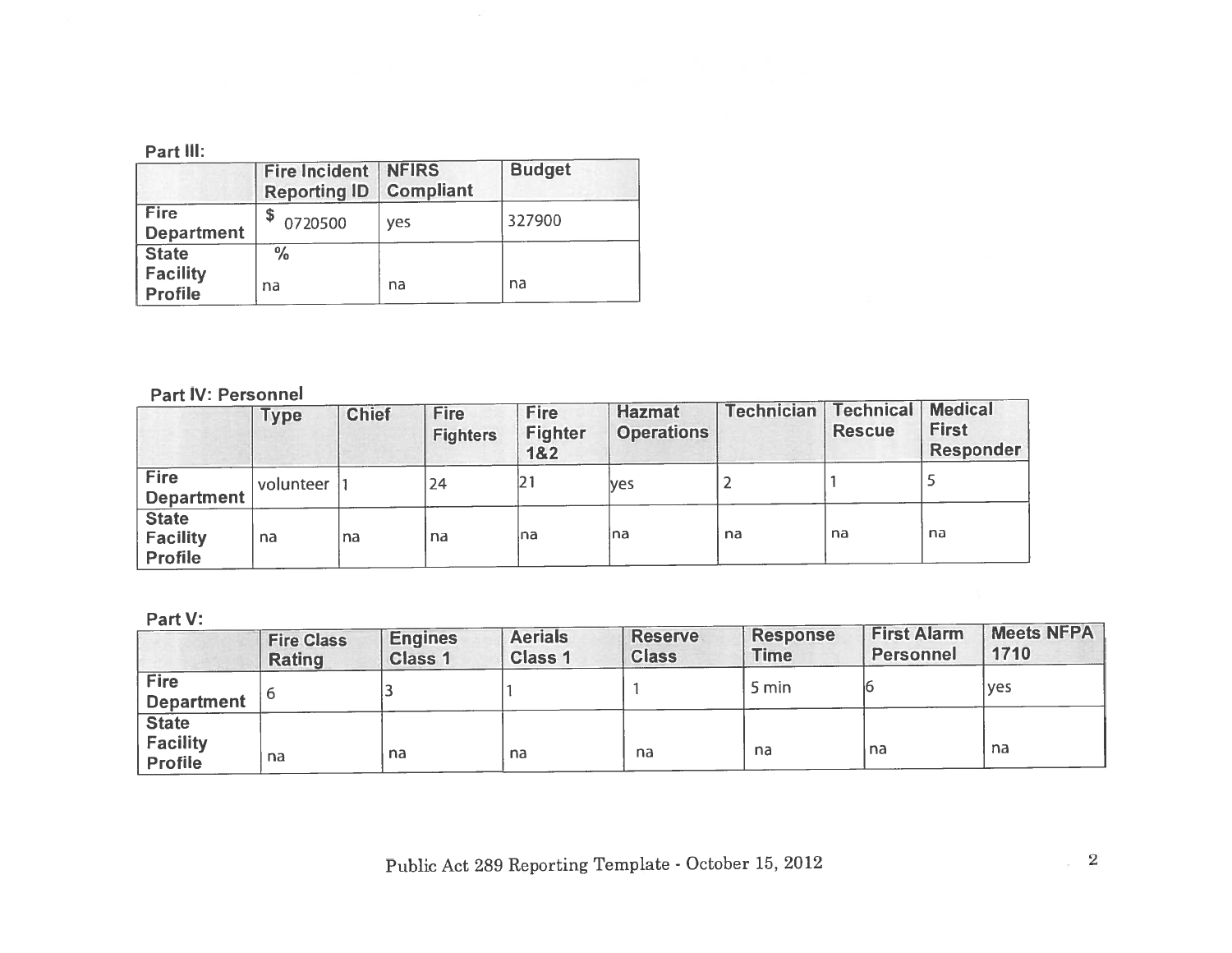|                                                    | Dormitories Apartment High- | <b>Complexes   Rise</b> | <b>Dorms</b> | Stadium(s) Assembly | > 1,000 | <b>Manufacturing Research Chemistry</b> | <b>Facilities</b> | <b>Classroom</b> |
|----------------------------------------------------|-----------------------------|-------------------------|--------------|---------------------|---------|-----------------------------------------|-------------------|------------------|
| Municipality $\boxed{0}$                           |                             |                         |              | IC                  |         |                                         |                   |                  |
| <b>State</b><br><b>Facility</b><br><b>Profiles</b> | na                          | na                      | na           | na                  | na      | na                                      | na                | na               |

#### Part VIII: Public Act 289 Risk/Hazard Inventory of State Facilities 1. Are any of your State facilities identified by DHS as Critical Infrastructure or Key Resources?  $\Gamma$  Yes **IX** No If yes, how many?  $\Gamma > 5$  $\Box$  1-5

- 2. Do any State facilities exceed 4-stories in height? F Yes  $\overline{X}$  No  $\Box$  5 - 10  $\Box$  > 10 If yes, how many?  $\Box$  1-5
- 3. Do any of your State facilities use/store large quantities of hazardous materials? F Yes  $\nabla$  No What best describes the use (check all that apply)?

|  | <b>F</b> Research/Labs |  | $\Gamma$ Storage Facility |  | Military/Weapons Dispensary |  |
|--|------------------------|--|---------------------------|--|-----------------------------|--|
|--|------------------------|--|---------------------------|--|-----------------------------|--|

- 4. Do any of your State facilities staff more than 250 employees?  $\Gamma$  Yes  $\overline{X}$  No  $\Box$  5 - 10  $\Box$  > 10 If yes, how many?  $\Gamma$  1-5
- 5. Are any of your State facilities stadiums, auditoriums or other venues designed primarily for large public assembly? If yes, what is the maximum capacity for your largest venue?
	- $\Box$  >10,000  $\Box$  1000 -4999  $\Box$  5000-9999
- 6. Do any of your state facilities house special populations? If yes, what best describes that population (check all that apply)?
	- $\Gamma$  Prisoners  $\Box$  Special Needs  $\Box$  Other  $\Box$  Students